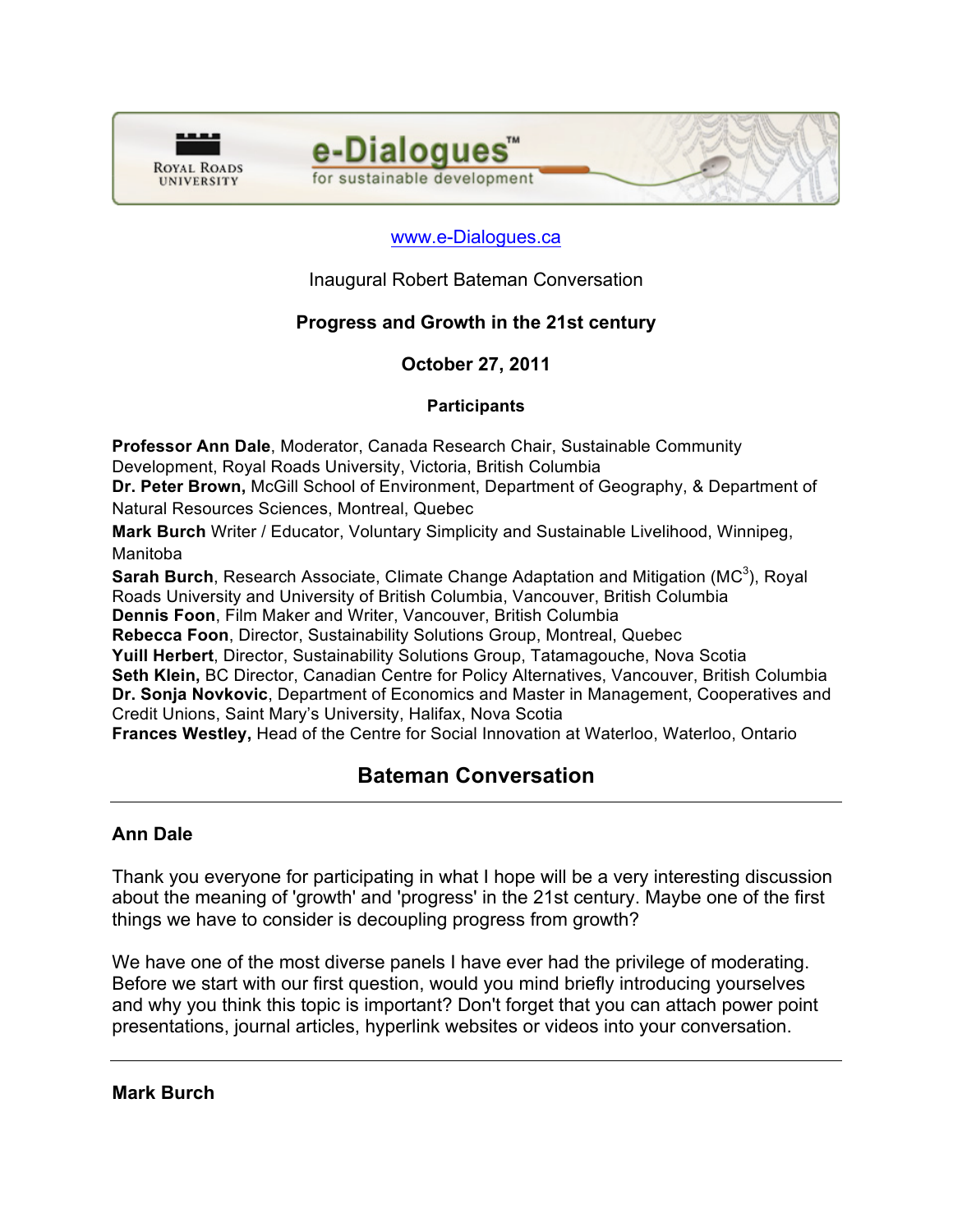Hi Ann:

I am a writer, educator and group facilitator recently retired from the position of Director, Campus Sustainability Office for the University of Winnipeg. Since 1995, I've published five books about voluntary simplicity, developed and delivered an undergraduate course in simple living offered through Menno Simons College and The University of Winnipeg, and offered hundreds of workshops and presentations on voluntary simplicity. I currently have one more manuscript under review by a publisher: *The Simplicity Exercises: A Sourcebook for Simplicity Educators* and another manuscript under revision: *Mindful Sufficiency: The Inner Path to Sustainability*.

I'm interested in our discussion topic because I believe sustaining civilized human communities on Earth will be impossible without a psycho-social transformation of values, perception and motivation. While both better technology and reformed economic policies are an essential part of any sustainable future, neither is sufficient on their own to effect this transformation. We must engage practices of personal and cultural evolution first to reshape our worldviews and narratives of the good life, and then technological and economic changes will follow more or less organically in service of our new understanding of the good life.

## **Ann Dale**

Welcome, Mark, I very much appreciate your time, I wonder why some people think 'complicated' is better than 'simple', 'bigger' is better than 'smaller'?

### **Rebecca Foon**

Hello everyone,

My name is Rebecca Foon and I am a director with Sustainability Solutions Group. We are delighted that you are all participating in today's e-Dialogue. Through our ongoing research and work in sustainable development, we are continually brainstorming, researching and discussing new transformative models to help move the sustainable agenda forward. I look very forward to this dialogue on progress and de-growth in the 21st century.

### **Peter Brown**

Thanks Ann for this opportunity. I have written extensively on the need for a new macroeconomics based on a scientific understanding of the Earth and an ethic of RIGHT RELATIONSHIP—the name of my most recent book.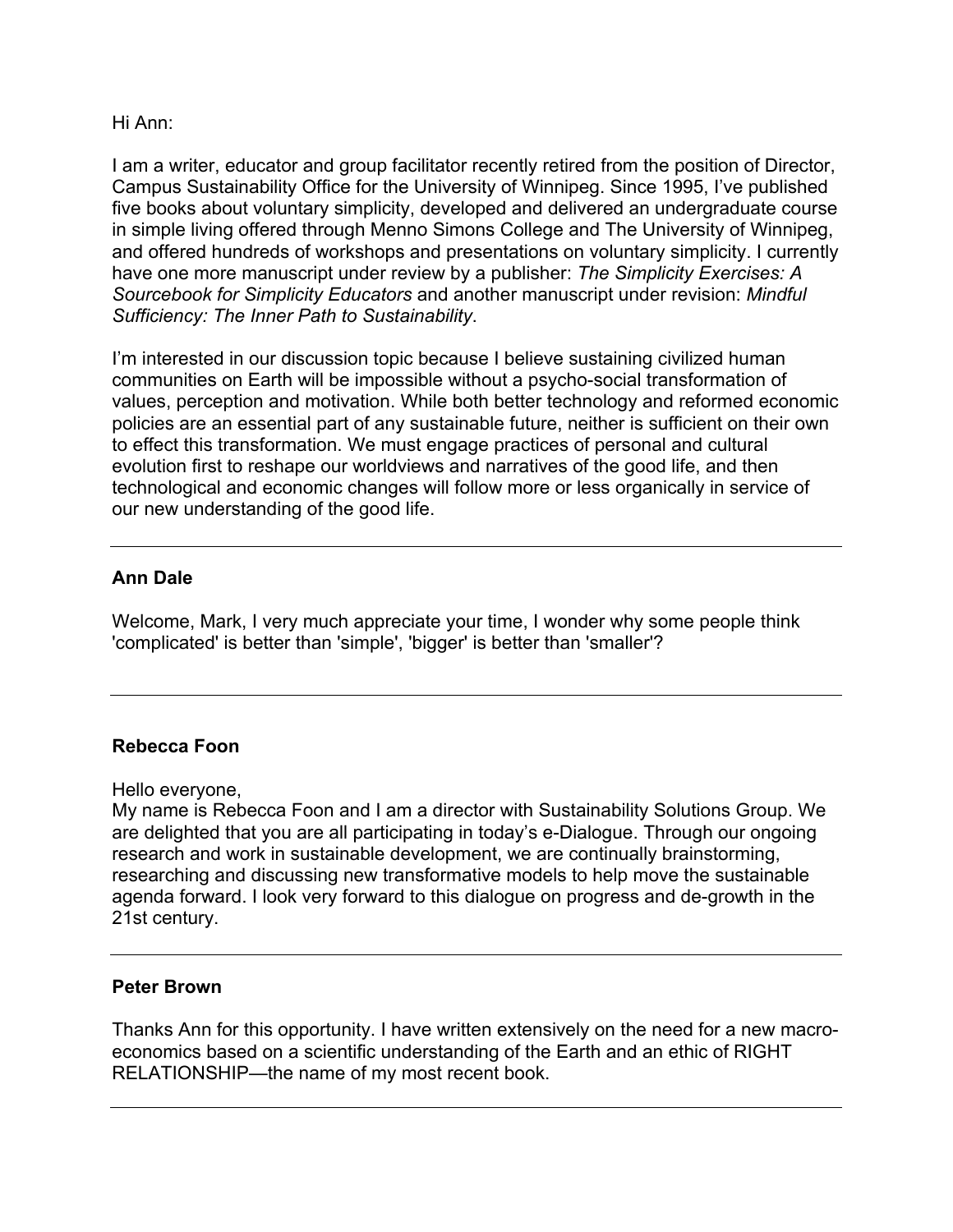### **Ann Dale**

Welcome Peter and Rebecca, Peter, great title, want to explain what you mean by the RIGHT RELATIONSHIP?

#### **Peter Brown**

Right Relationship means a mutually enhancing relationship with other persons, species and the Earth itself. one of the big problems with our culture is that we think the world is made up of natural resources that we may use as we see fit. This is fundamentally disrespectful. The growth fetish will tip us into climate chaos.

#### **Mark Burch**

Hi Peter:

Nice to meet you if only online. Greetings from the Winnipeg Monthly Meeting of Friends, Canada's newest Friends Meeting. I've read you book with interest and look forward to the contributions you will make from that perspective!

#### **Peter Brown**

Thanks, a pleasure to meet you as well.

### **Sarah Burch**

Hello everyone! I'm very glad to be here. My name is Sarah Burch, and I'm a Research Associate in sustainable communities.

I'm co-appointed at Royal Roads University and the University of British Columbia and my work focuses generally on the behavioural and institutional barriers to transformative change in communities, and urban climate change governance.

I've just finished a postdoctoral fellowship at the University of Oxford's Environmental Change Institute where I started a project that looks at small businesses as interesting new actors on climate change. I also worked on integrating climate change into the UK's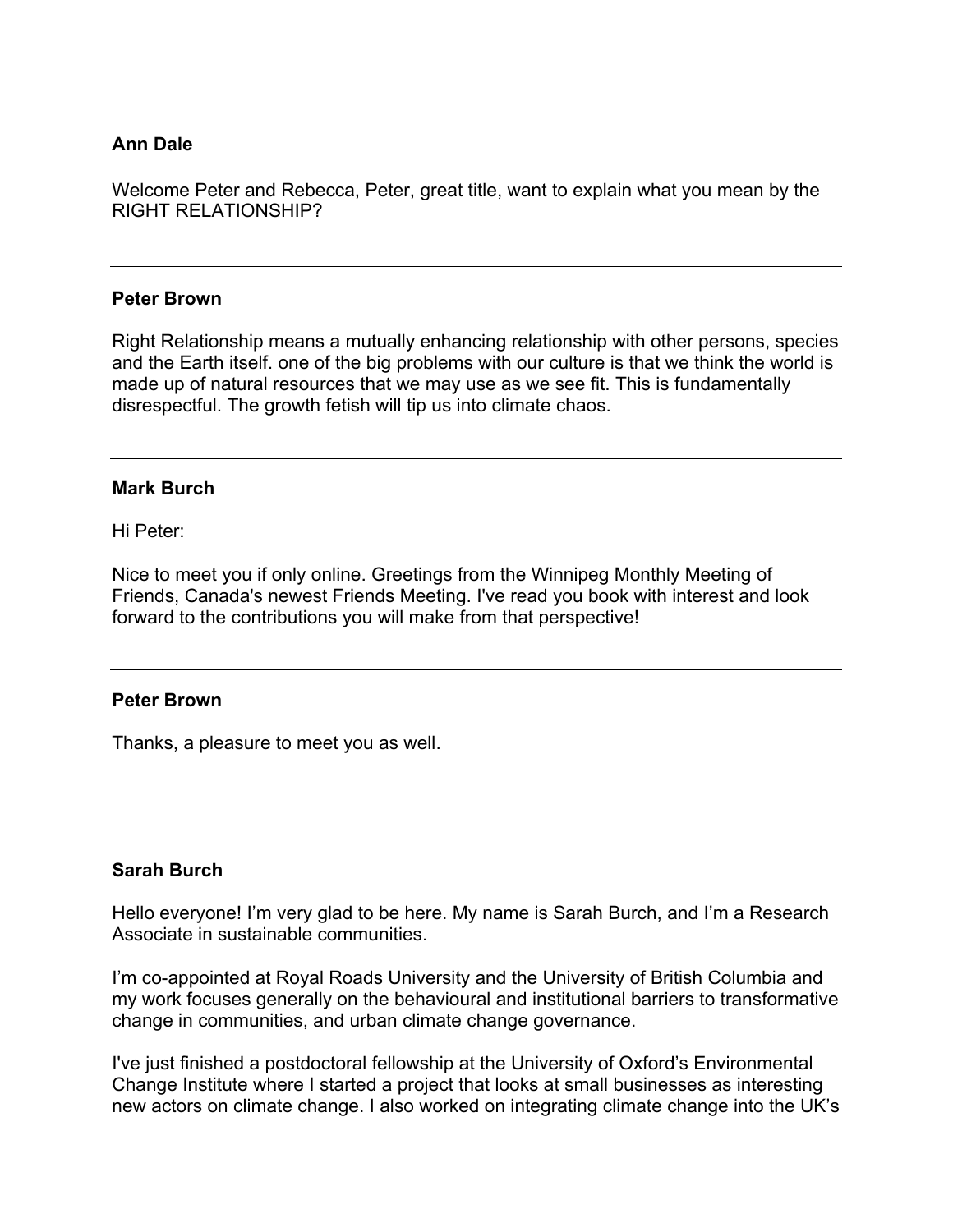biodiversity policies, and studied ecosystem-based approaches to adaptation and mitigation for the European Commission.

I'm particularly interested in the idea of transformative change - tackling sources of inertia in our technological, socio-economic, and political systems to attain a fundamental transitions towards sustainability.

### **Yuill Herbert**

Hi everyone!

I'm Yuill Herbert and I work with a co-operative called Sustainability Solutions Group. I read a report by Tim Jackson called Prosperity without Growth and have been thinking about the role of co-operative in zero growth economy. Some colleagues and I have published a paper on that subject which is attached.

File attachment Cooperatives v 4.0.doc (88.5 KB)

#### **Sarah Burch**

Thanks for this, Yuill. I like the way you present the 'growth dilemma' - certainly pertinent to these discussions.

#### **Ann Dale**

Welcome Sarah, Yuill and Rebecca. Mark, isn't this a paradox, because those with 'more' are not neccesarily happier?

#### **Mark Burch**

Well, perhaps this is the case to some degree because of how we are biologically wired, as the cognitive psychologist Timothy Miller has argued---any animal that wanted less or to live more simply probably would have been at a reproductive disadvantage in evolution. So to some extent our preference for more is wired in.

But consumer culture makes a science of amplifying and directing these natural impulses and desires beyond what the planet can now supply. There are also cultural reasons why we prefer the bigger, faster, more "features" (complex) since people who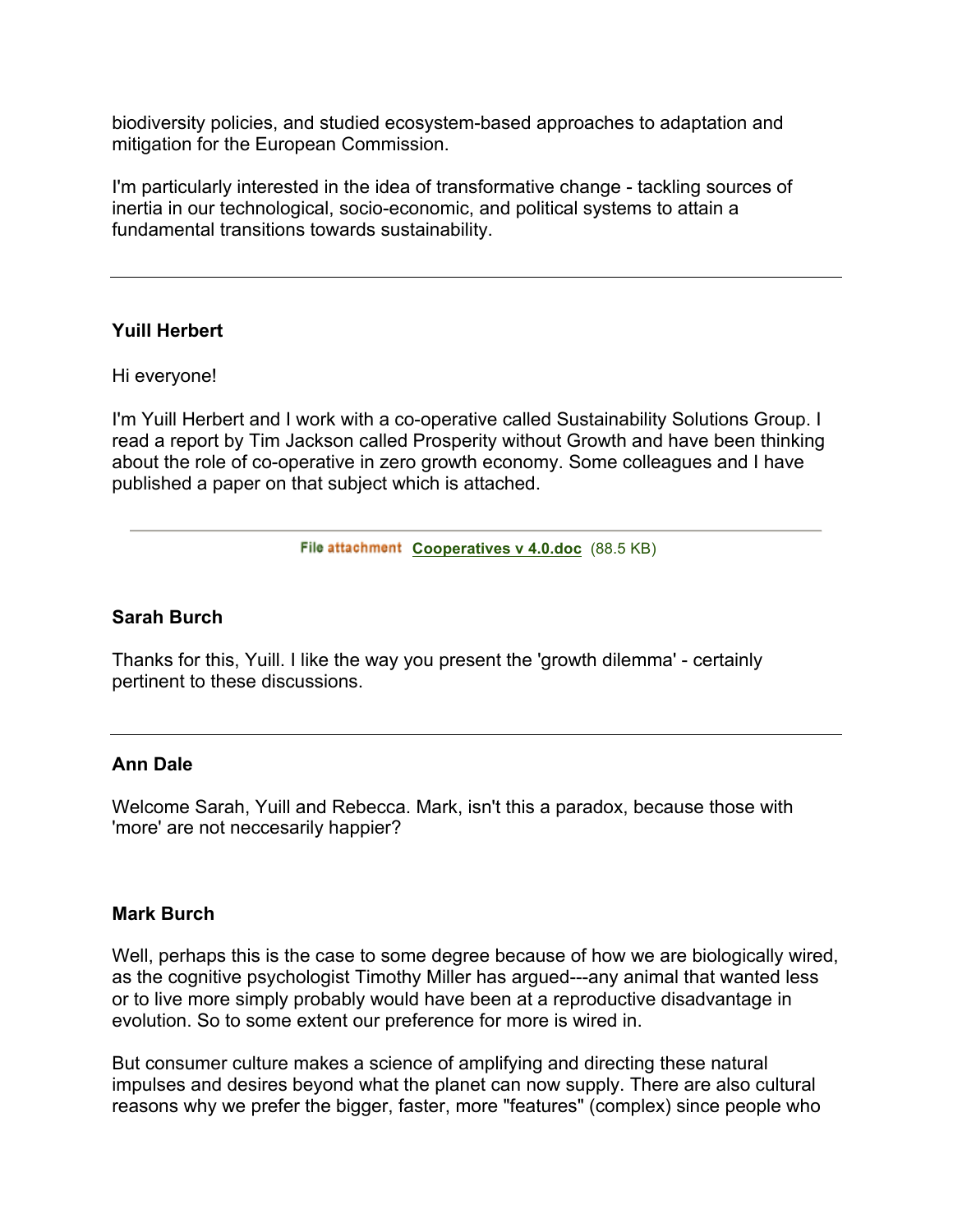have these things get more social attention than those living closer to a sustainable scale.

### **Peter Brown**

Yes, the market manufactures the person--the understanding of self and the good--and then makes billions catering to it puppets. We need to redefine efficiency away from satisfying ANY desire--and construct people who are citizens--otherwise we will continue to have a bad person DEMOCRACY.

### **Sonja Snovkovic**

Hello everyone,

my name is Sonja Novkovic – department of Economics and Master in Management – Cooperatives and Credit Unions at Saint Mary's University in Halifax. My interest is in research and promotion of economic democracy in general, and co-operative firms in particular. Co-operatives (and other social economy enterprises) should be explored as a micro-economic foundation for sustainable economic development. My interest in today's conversations is to connect a different kind of micro economic model to progress and economic development.

## **Ann Dale**

Welcome Sonja, glad to have you on board. We are just waiting for our colleagues, Frances Westley, Seth Klein and Dennis Foon.

## **Dennis Foon**

Hi, I'm Dennis Foon, glad to be here. Much of my work as a playwright, screenwriter and novelist deals with the challenges facing young people – and adults in a fast-changing world. My near-future trilogy, The Longlight Legacy, takes place in a post-apocalyptic landscape that forced me to give a lot of thought to where our planet is headed – in both physical and spiritual terms. I like to think of it as Road Warrior meets Carlos Castanedas.

**Seth Klein**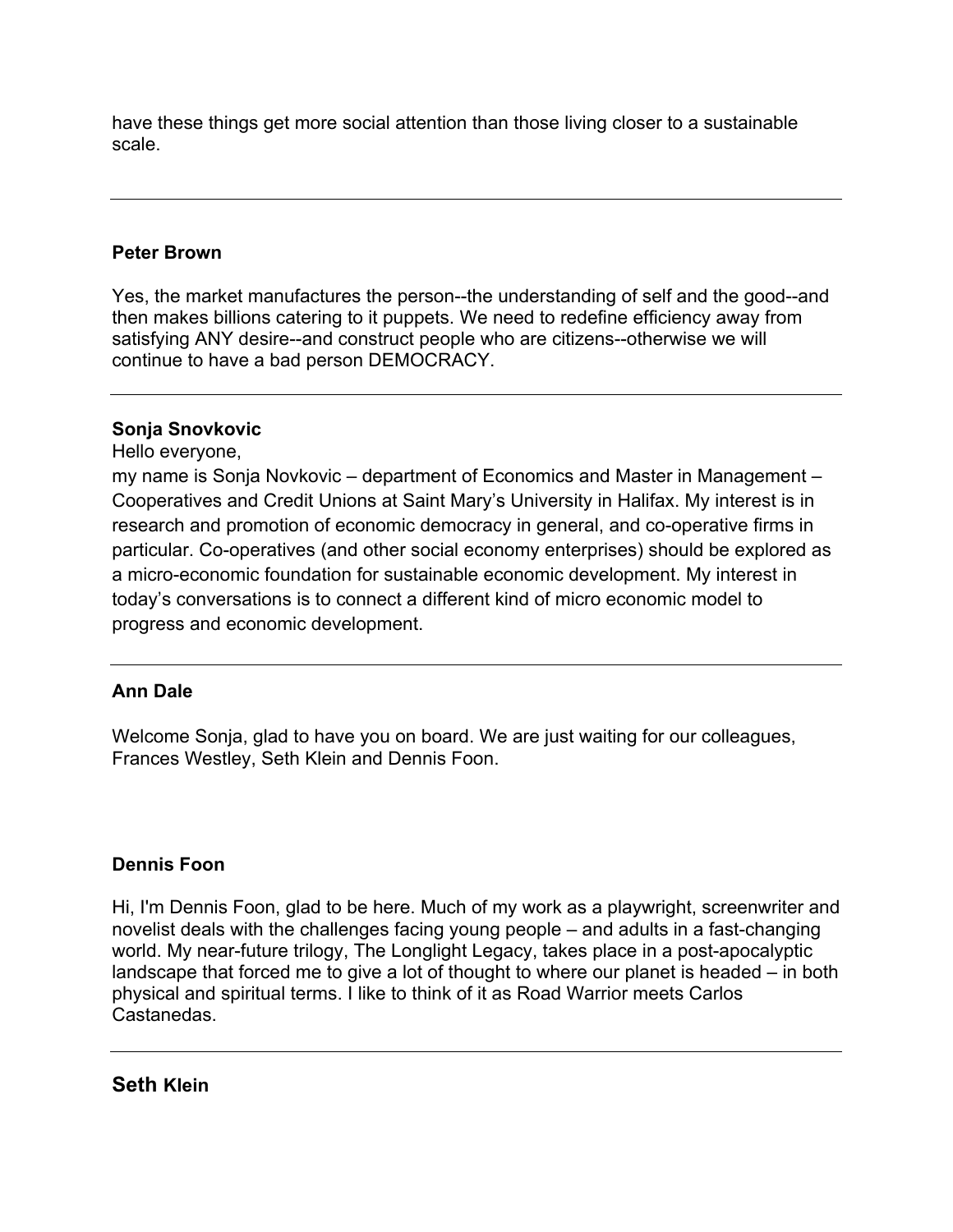Hi all,

Seth Klein here, I'm the BC Director with the Canadian Centre for Policy Alternatives. My main areas of research/work deal with poverty and inequality, so I bring that lens to this discussion (I co-chair the BC Poverty Reduction Coalition).

The CCPA-BC office is also home to a major multi-year research alliance called the Climate Justice Project. That project seeks to map out how our province becomes carbon-zero by mid century, but does so in way that reduces inequality and enhances social justice. It seeks to bring into focus a new picture of "the good life"; one that lets people see how we will live, work, play and get around in a new way. And so questions of ecological sustainability, waste, and GHG emissions are a big part of what our office is currently focused on.

The CCPA has published on questions of GDP and alternative indicators for many years. I'm sure I'll share some of those resources along the way.

## **Ann Dale**

Welcome Seth and Dennis, I can see I will have my hands full trying to moderate such brilliance:) Dennis' comments seems to be a good jumping off point for our first question. Does the current economic system need to change and why?

## **Yuill Herbert**

The UK report helped us really think through these issues. It is fascinating from an economic perspective.

It is available here: http://www.sd-commission.org.uk/publications.php?id=914

Here is the table of contents to give you an idea:

2 The Age of Irresponsiblity 19 3 Redefining Prosperity 29 4 The Dilemma of Growth 37 5 The Myth of Decoupling 47 6 Confronting Structure 59 7 Keynesianism and the 'Green New Deal' 67 8 Macro-economics for Sustainability 75 9 Flourishing – within limits 85 1 0 Governance for Prosperity 93 11 Steps towards a Sustainable Economy 101

### **Sarah Burch**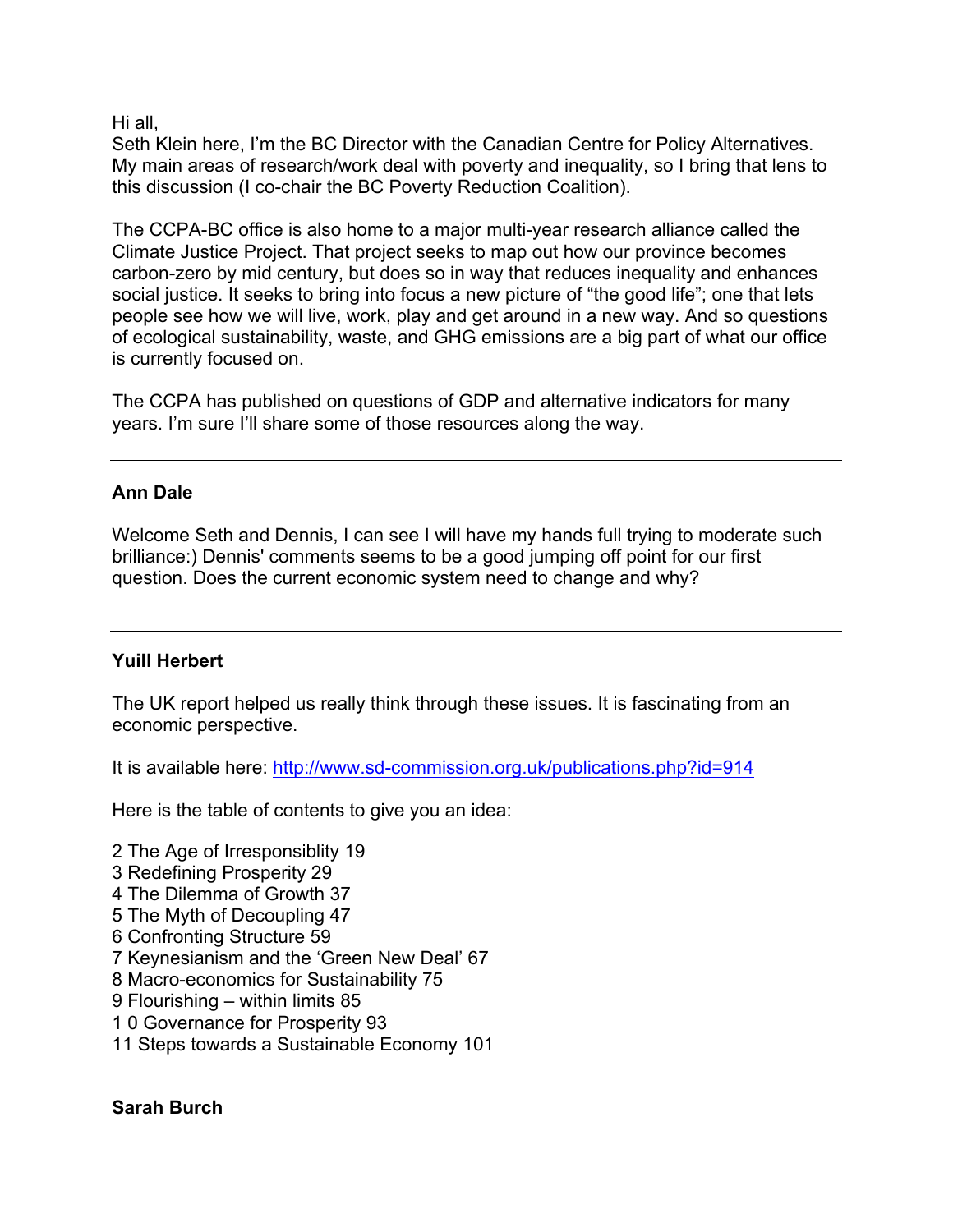My perspective on whether or not the economic system needs to change comes through a social and environmental lens, with little expertise on markets, financial regulations etc. Overall my view is: absolutely, it needs to change. Escalating inequality, rampant externalities, and of course the mantra of the Occupy movement (private profits public losses) suggest that the system is fundamentally broken.

### **Dennis Foon**

Let's say everyone suddenly came to their senses, like they do in Hollywood movies when the giant meteor is headed to the planet. Suddenly everybody stops fighting each other, looks up and goes Holy Mackerel, we gotta stop that thing! As most of you know, that Holy Mackerel moment has passed us again and again. I guess this excellent conversation is an attempt to give some rational thought to these issues in hopes of avoiding the big smack-down – or at least being able to provide viable alternatives when the time comes.

## **Yuill Herbert**

There is no question in my mind that the way in which we think about the economy needs to change. Growth is becoming impossible, but a fascinating observation from the stats is that it is changing. Attached is a chart of economic growth for the past 50 years with a regression line. As you can see the line is declining. I can't prove this but I think that as we use up resources economic growth becomes increasingly difficult.

File attachment **GDP trends.pdf** (52.07 KB)

### **Mark Burch**

Yes, and I think it would be interesting to explore the energy and resource intensity of each marginal unit of production (and consumption) going forward. This is seldom reported because it's not a simple concept for the public to grasp. But a good example is oil production. We hear much talk about the proven reserves or anticipated reserves that will be found in a certain area, but no discussion at all about the energy investment that will be required to bring it to market. The ratios have been getting worse and worse for decades now. I wonder if the same principle might apply to other products and services.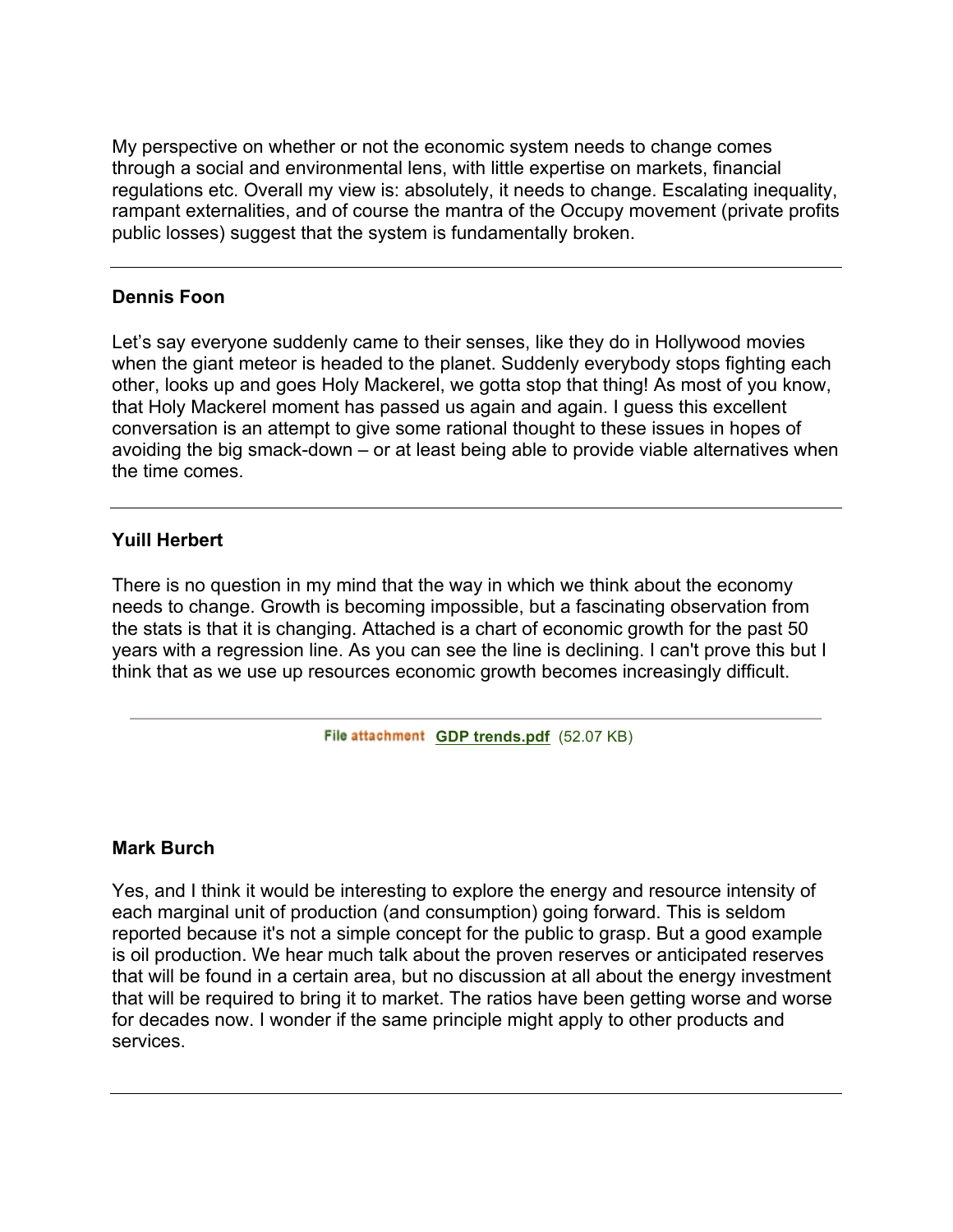## **Sonia Snovkovic**

Needs to change, absolutely. How exactly, and how we'll get there is another matter... I am looking forward to your views.

#### **Seth Klein**

We certainly need a major rethink of priorities.

But first, I think we need to clarify our terms. Growth is most often taken to mean growth in GDP. I think it is more helpful to distinguish between income growth (as captured by GDP) vs. growth in material throughput, resource extraction, waste and GHG emissions. I think there is a clear ecological imperative telling us that we cannot sustain the latter forms of growth. But I'm not sure we need to see a stop to GDP or income growth.

For example, GDP is best knows as an equation that we all learn in Economics 100: GDP = C (consumer spending) + I (investment) + G (government spending) + X-M (net imports/trade).

If we are to rise to the challenge of climate change, I think we would rightly expect to see a decline in C (less consumer spending on useless things, and a great deal of redistribution within that, with higher income households spending less and poor households spending more), and a decline in X-M (as we replace GHG-generating trade with more local production). However, I think we would need to see more G (as governments spend more on meeting our core needs together, and on GHG reduction measures such as building retrofits, public transit improvements, inter-city high speed rail, etc.), and quite possibly an increase in I (as the private sector spends on new technology and capital equipment that allows it to capture and lower emissions). The net result of these shifts may well be that GDP still remains positive (at least for a few decades), given the scope of the task at hand.

The point here is that while GDP may still grow, we would see a dramatic shift in the component parts of the GDP equation.

(An analogous example would be how we re-make the economy during WWII: we saw a large reduction, indeed rationing, of consumer goods, and a redirection of resources by government and the private sector. People certainly changed their priorities, virtually over-night. But overall GDP increased. Rising to the challenge of climate change will ultimately require a societal effort and re-direction of resources of a similar scale.)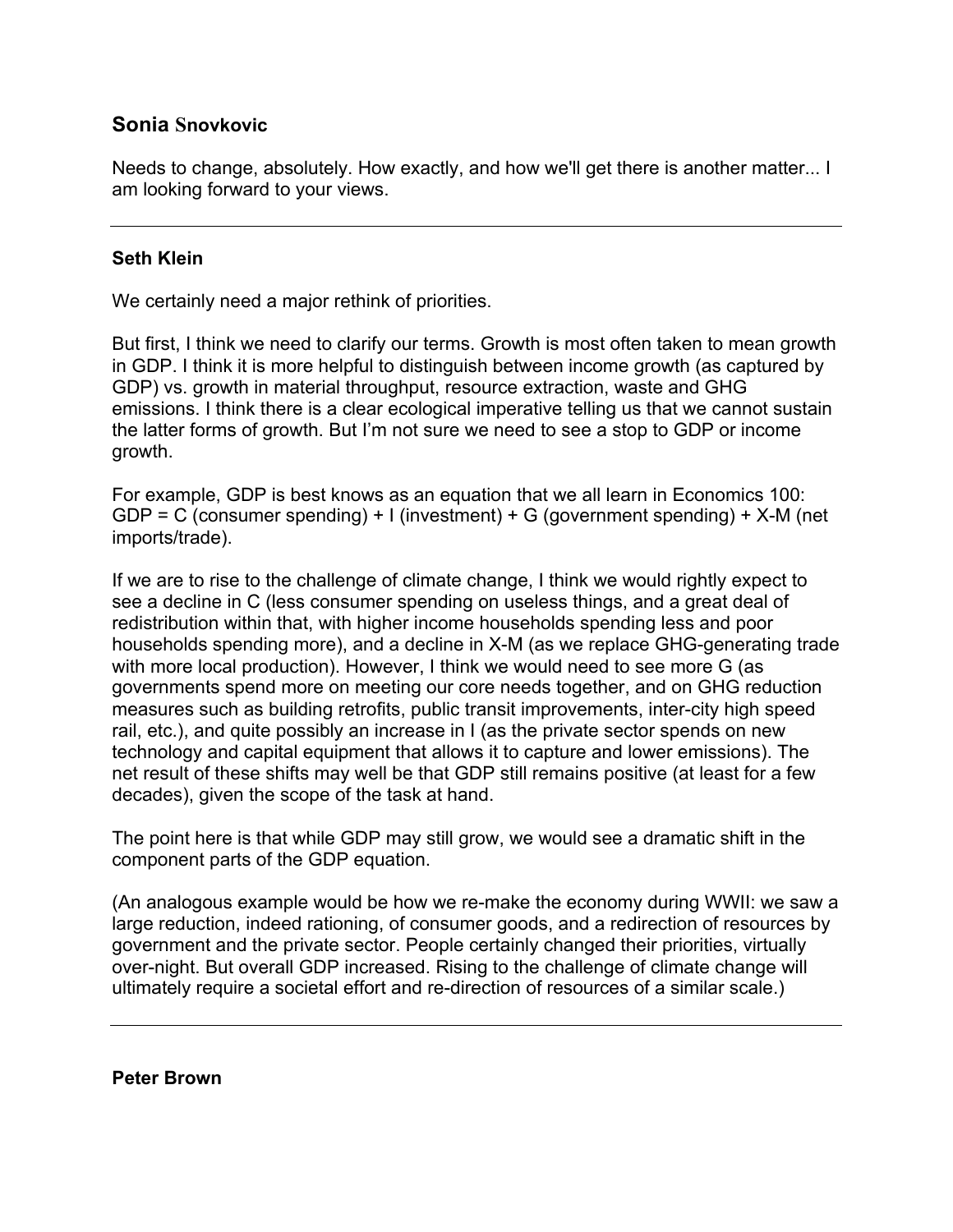I wonder if anyone could comment on the relationship between the money supply and the decline in Earth's life support systems. Keynes worried about the liquidity trap—but the central banks have engineered a liquidity bomb/thoughts?

### **Sarah Burch**

By way of a general comment on the need for change in the current economic system I risk taking the sophistication of the discussion down a notch or two with a Calvin and Hobbes cartoon:

http://slyoyster.hypervocal.com/cheap-thrills/2011/decades-old-calvin-and-hobbes-stripsuccinctly-explains-occupy-wall-street-movement/

#### **Seth Klein**

Oh that's a classic Calvin and Hobbes. Love it.

### **Ann Dale**

Sarah, I think perhaps a loss of humour, wonder and beauty make us all poorer, thank you.

I am sensing we have consensus on the first question, that yes, the economy needs to change. One the things I find interesting is how one model became the only dominant narrative and why? I also wonder what happened to the government policy of the 1950s that argued for a somewhat equitable distribution of wealth to create a vibrant middle class, albeit to support continual growth. Why has steady-state economics so failed to gain traction? Any answers anyone? and Dennis, why can't we see the looming spaceship especially given the last two years of economic turbulence? Mark, any comments on that as well? Answers to Peter's last question? Seth, I didn't know about that equation, it factors in government expenditures, but another question, most political campaigns are fought on no new taxes, the taxman cometh, and taxes are a government's income to sustain critical services?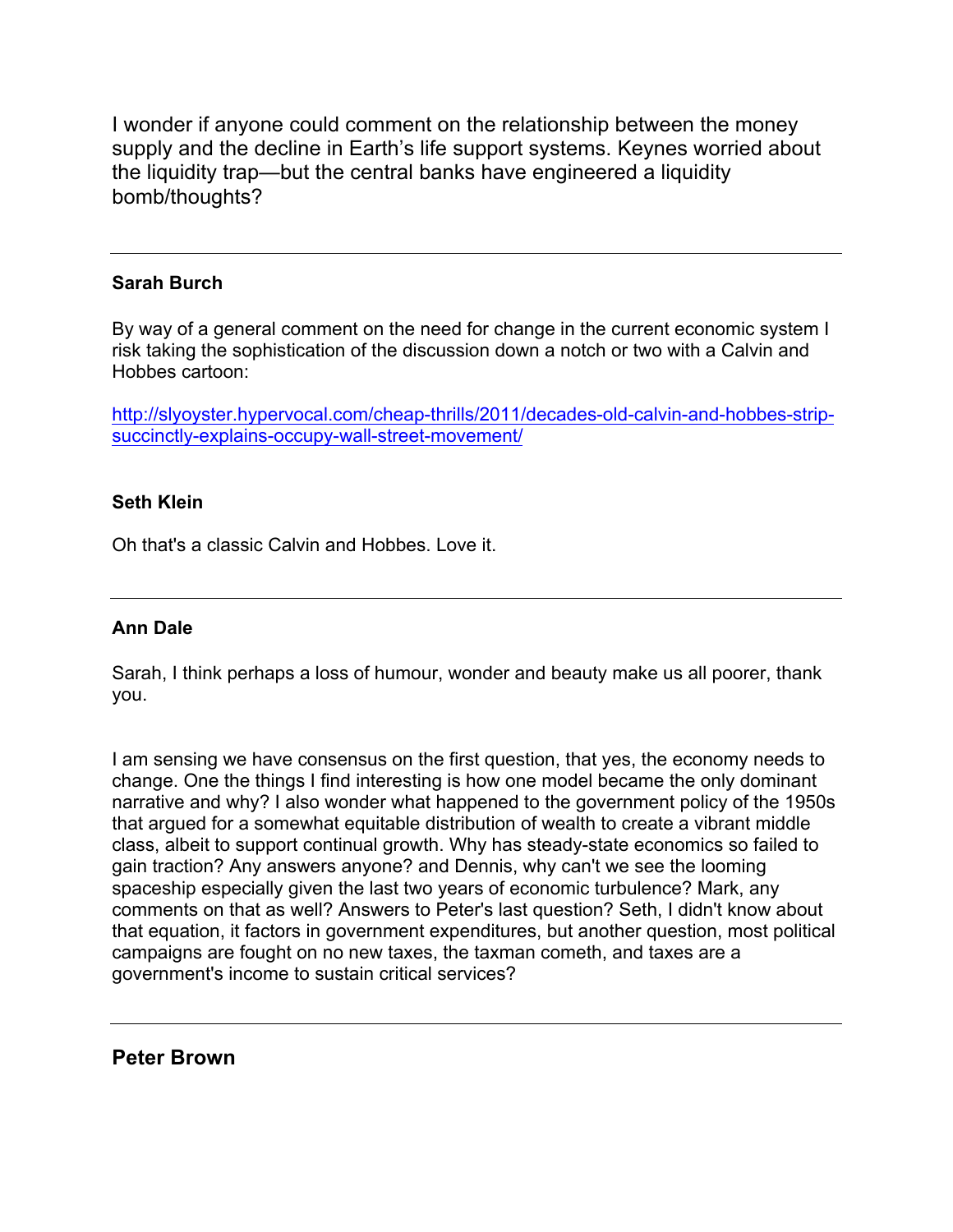On Ann's question about the dominant narrative, higher education has to take LOTS OF THE BLAME. what is taught in economics and finance is based on 18th century metaphysics and science. Economics MUST be rescued from the neo-classical nonsense. Finance is the handmaiden of a scheme blind to science and ethics. Anyone at a university who thinks like we do needs to attack from WITHIN!

### **Seth Klein**

I think, Ann, that the reason we have not seen traction on a steady-state economics is two-fold:

1) It requires a great deal of income redistribution; and

2) No growth is fundamentally anathema to the capitalist model. Businesses (at least those with external investors) are all about growth. it is their raison d'etre.

If we are to achieve a steady-state economy, in inherently means a larger role of the government, or other non profit-seeking sectors as we meet our core needs.

## **Mark Burch**

I agree but I would add some other factors as well:

1. Growth has always been proffered as the alternative to sharing. If we can grow the economic pie, then I really don't have to think about how large my piece is because yours may grow without my having to do anything different.

2. I also think that growth is to a great degree structural in the economy. How could anyone fulfill their contractual obligations to pay interest on 30 year bonds, or mortgages, or contracted union pay raises, etc., unless the economy continues to grow and produce surpluses?

## **Ann Dale**

Doesn't this argue that we have to get the 'prices right'? In reply to Mark's last very thoughtful differences between growth, progress and development, I attach a paper written with a colleague on why human systems never go to optimal scale, but always to maximal.

File attachment Scale.pdf (117.51 KB)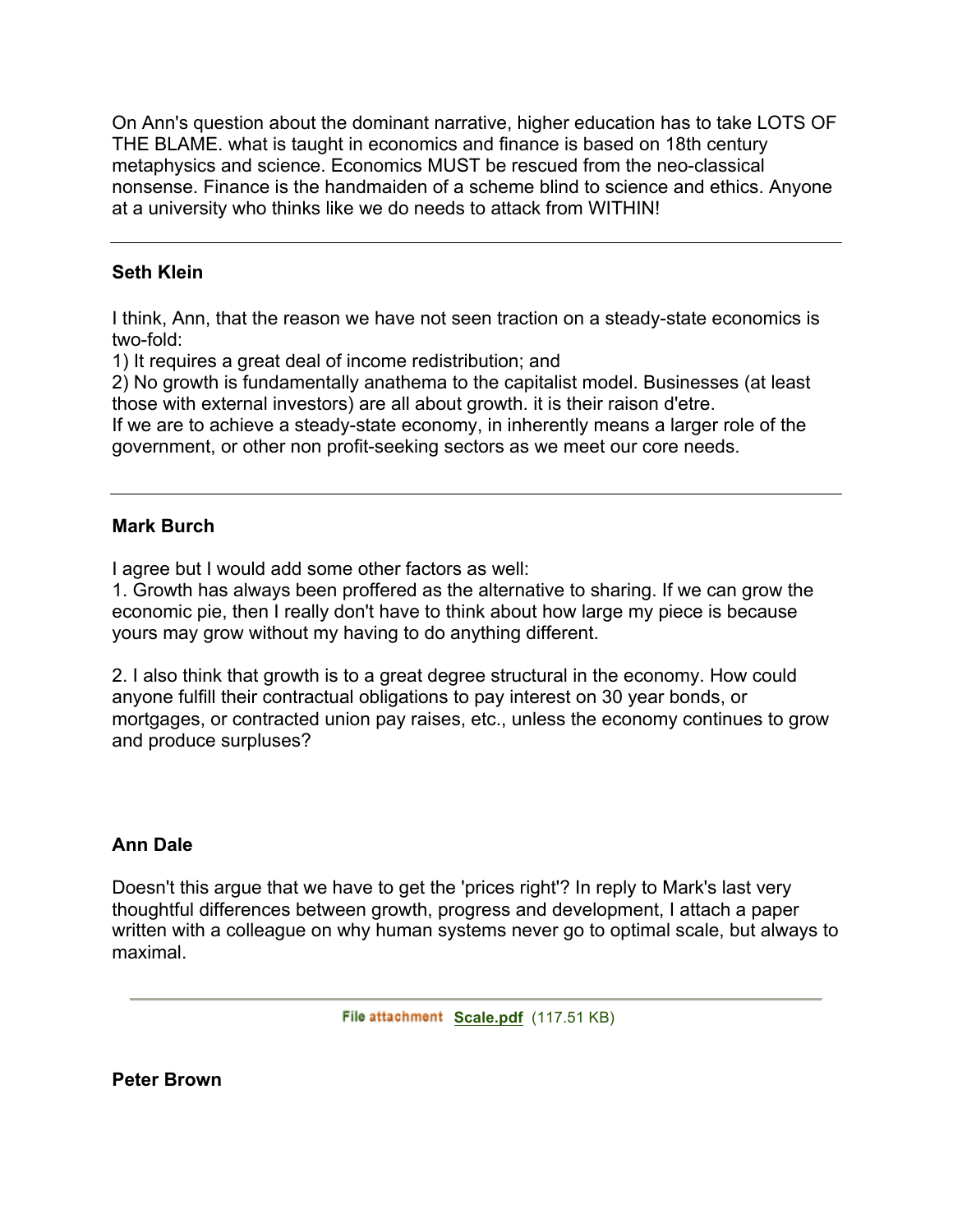We have to take a look at zero or negative interest so growth is not compelled mathematically.

### **Dennis Foon**

Why can't we see the collision coming? I'd add that Denial is an powerful force. And when combined with fear - and there's a lot of it right now - you have a difficult and dangerous situation, stoked on by plutocratic propaganda. We're at a tipping point, , but it's also an opportunity for positive change.

## **Mark Burch**

I think there are a number of psychological factors at play in our collective inability to see "smack down" moments coming, or even recognize them when they are happening. If the sustainability crisis was like an on-rushing meteor a la Hollywood, maybe we'd get it. But I think Howard Kunstler got it right when he described the future as a "Long Emergency"---something so slow moving that it escapes normal human perceptions of time (we are notoriously short-term thinkers) and also escapes our perceptions of scale- --very large scale changes like climate change being harder to perceive and process than things that happen closer to our body scale and perceptual limits (daily weather events).

### **Sarah Burch**

I agree with the responses to Ann's question, although I would add that at the root of it all is a very deep set of values. In the industrialized West we've generally been at the mercy of a co-ordinated and extremely well-funded effort to build a sense of individualism and personal achievement/acquisition. These are the values that are at the heart of the capitalist model.

## **Frances Westley**

Sorry for my late arrival. I have taken a few minutes to read through the comments and this is already a rich discussion. Let me briefly say, by way of an introduction, that I am a professor at University of Waterloo interested in social innovation. An important theme in this work is an emerging discussion around social finance, which is an umbrella term to cover efforts being made by governments, financial institutions and foundations to create new pools of resources for people who have alternative and innovative solutions to intractable problems, including those around conservation. While this is by no means a panacea for a system gone amuck, it offers a ray of hope for a shift in resource flows.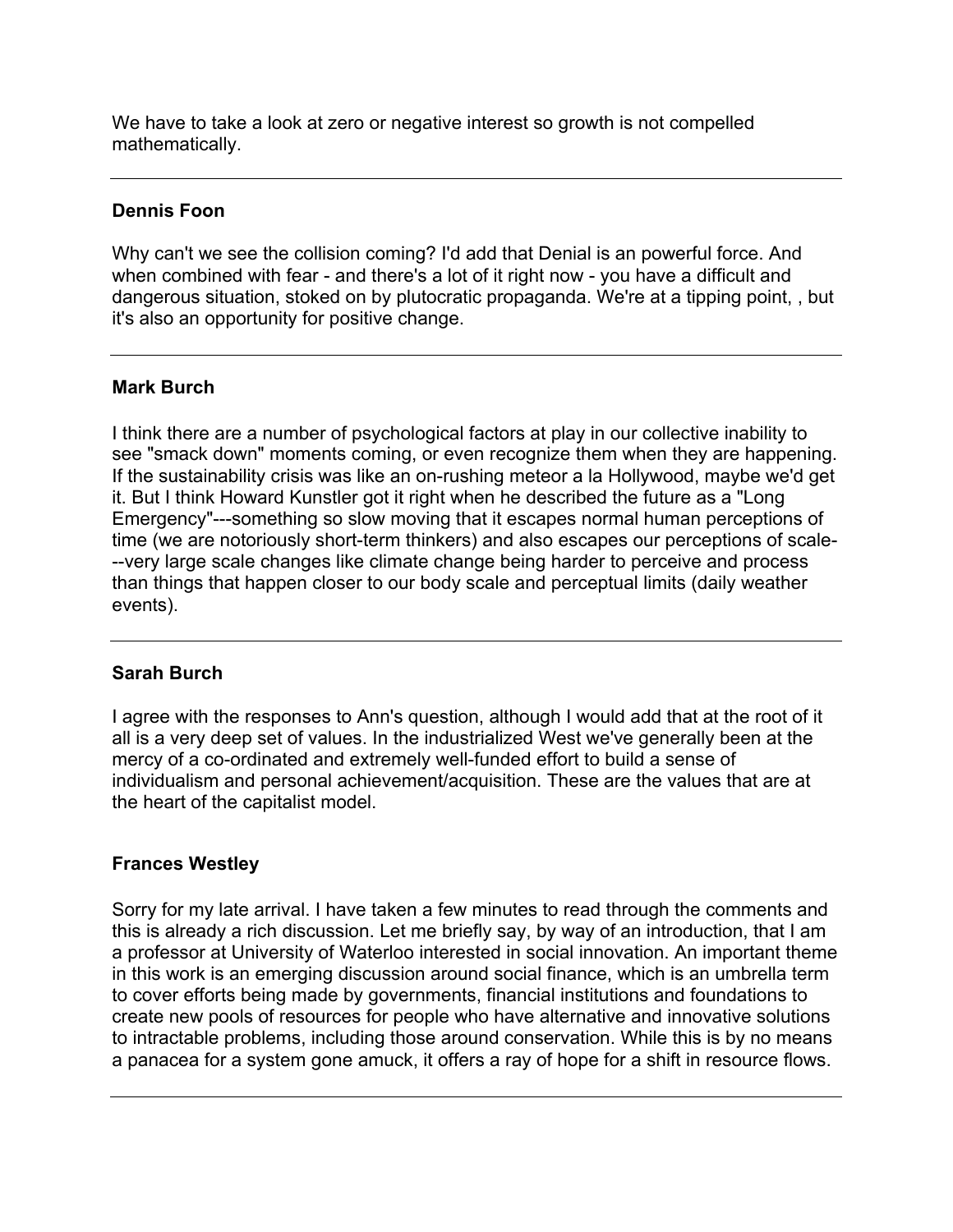## **Ann Dale**

Welcome, Francis. Mark has referred to simplicity, Peter to the 'right relationship', Sarah to transformative change, Seth's equation, which leads me to my second question, is there a fundamental difference between growth, progress and development, perhaps these concepts should be decoupled? I strongly encourage our artists, Rebecca and Dennis, to comment on how the arts could contribute to this critical question? And Frances, dear colleague, jump, heaven only knows we are at a stage in our evolution where we need all the social innovation we can get! Peter, can you give me more explanation about what you mean by zero or negative interest?

## **Mark Burch**

I think of growth as primarily pertaining to scale, number, mass or extent. It's a physical increase in the scale or extent of something---in the present context, the scale of the economy relative to the ecosphere upon which it depends for materials, energy, ecological services and waste sinks. Growth is commonly, but inappropriately, conflated with both development and progress.

By "development" I understand a qualitative change in something. Our society takes a positive view of development although if we reflect even briefly on how we use the word, it's clear that it isn't always positive. People can "develop" cancers as well as healthy muscles; "developing" a subdivision may denude an entire landscape; epidemics "develop" as their pathogens spread and mutate, etc. But note that in these examples, there may be no growth in size or scale, but rather a change in the qualitative aspects of something. The subdivision may be no larger than the forest or farmland it replaced, but it will be qualitatively different at every level.

By "progress" I understand positively valued development. We progress when we bring about qualitative improvement in our situation, especially when we do so without further growth. The problem with progress however, is that what we mean by "qualitative improvement" tends to be judged from a mostly anthropocentric perspective. We hope, of course, for "synergies" where human progress can also be marked down as progress for the entire ecosphere, but in practice, at least in my experience, these synergies are very difficult to find. Examples might be permaculture design regimes, or perhaps restorative architecture.

### **Frances Westley**

Decoupled, perhaps, but perhaps put into new relationship. Under what circumstances does growth actually equal progress or development and when does it have a negative relationship on these other elements. I like Bill McKibbon's argument that in North America, for example, human happiness and economic growth kept step until the 1950s; since then they have been going in opposite directions. Clearly, up to a point,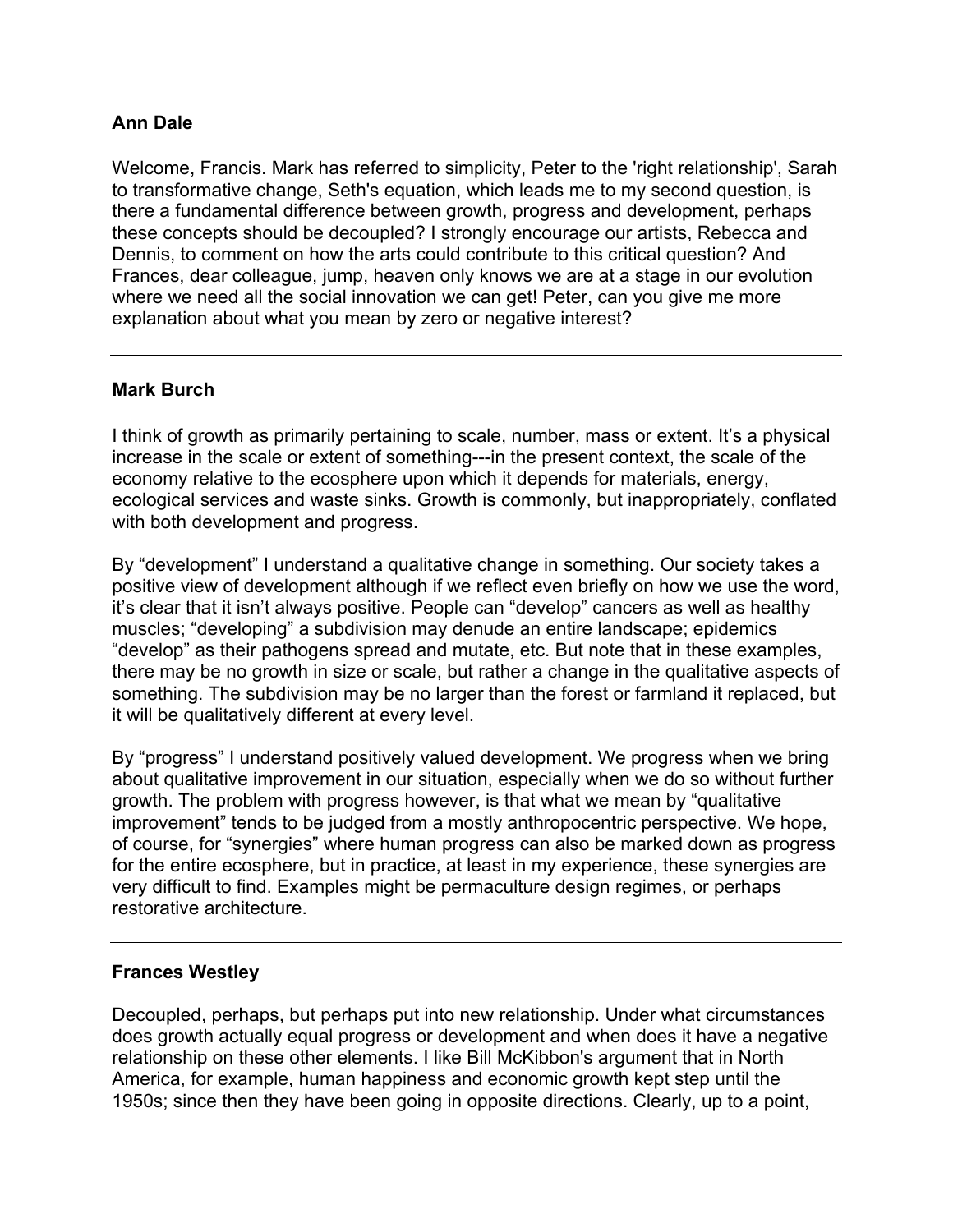economic growth builds human well being, is experienced by others as progress and development. But past a certain threshold they seem to be in tension. That's something that needs more probing.

#### **Sarah Burch**

Absolutely, Frances. Progress is an evolving and deeply cultural notion, as is development. The challenge comes, I think, when conflict occurs amongst simultaneous notions of progress, or development of one comes at the cost of development for another.

#### **Seth Klein**

Yes Frances. I also like how Bill McKibben (of http://www.350.org/) puts it: We are now a mature adult economy (unlike poorer developing nations). We are past our childhood and teenage growth-spurt years. We no longer need more growth to make a difference to our wellbeing and happiness.

But we do need to keep in good shape. We still have work to do. We're not there yet. And a big piece of that is rethinking the distribution of income, and deciding which of our needs we want to meet together (through our taxes, governments and other collective institutions).

#### **Peter Brown**

Hi Francis--good to know you are there. Money is complex and few understand it i think. but there is an argument that compound interest requires growth because there has to be more economic activity to pay back loans. if i borrow 100\$ at 4% i have to pay back 104 in the long run. Negative interest is a way to keep people form hoarding money. it creates incentives for fast turnover.

#### **Seth Klein**

Yes, we should absolutely separate growth and progress.

In some respects, I think the de-growth debate is distracting. GDP growth is neither good nor bad – it depends what form it takes. The point is to focus on what ought to be our real goals and how we choose to define "progress" and "a good life": Dramatically lowering our GHG emissions;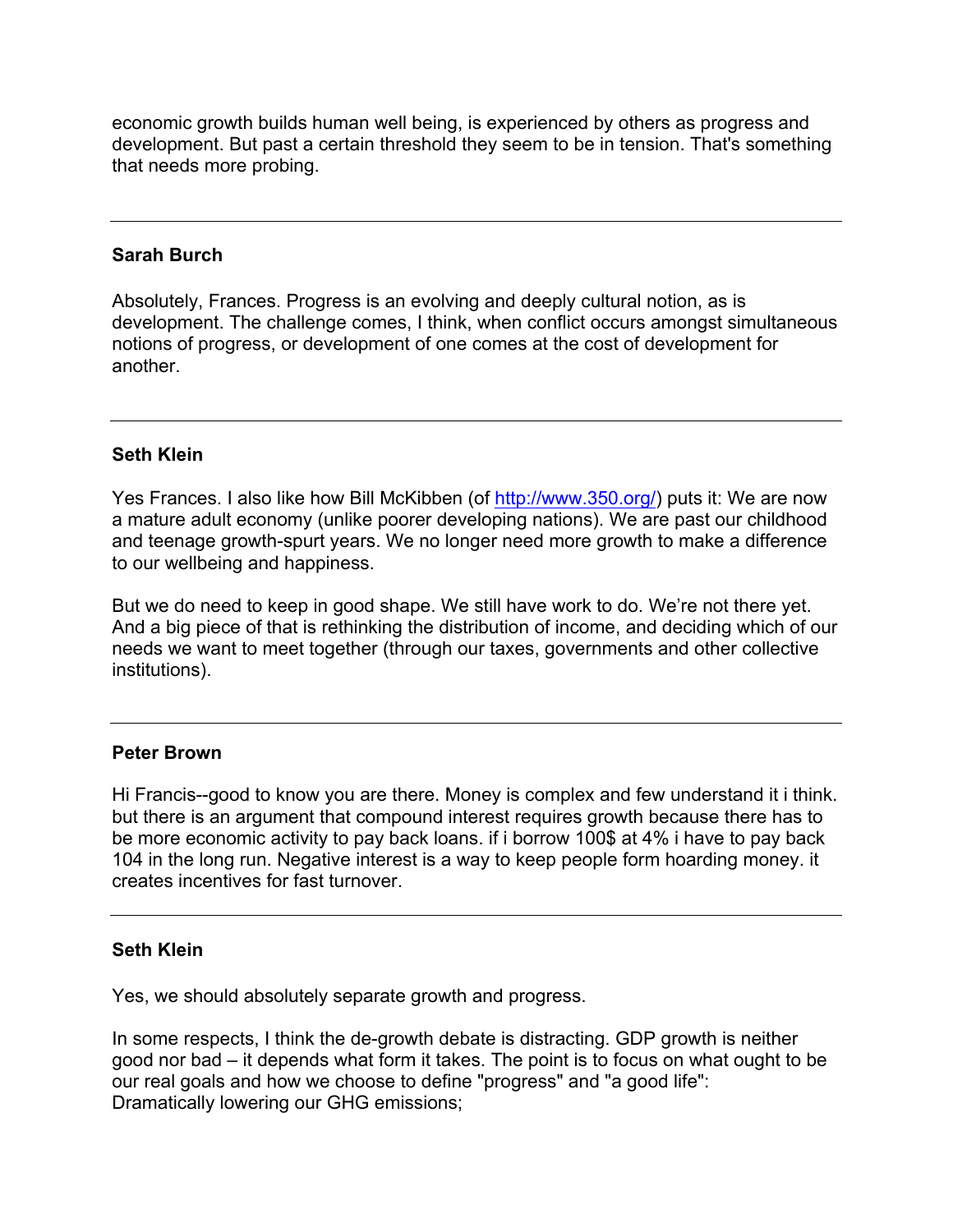Ending poverty and unemployment; Stopping the unending depletion of our natural resources; Enhancing true wellbeing and happiness.

And conversely, we ought to stop using GDP growth as the benchmark indicator for how we judge our governments. That needs to end (which is more of a political-cultural project). We should judge our governments on the basis of how they achieve the goals just mentioned. They are the measures that matter.

If our ecological goal is to end resource depletion, there are concrete policy tools to deal with that which we should focus on; we should just set hard caps on such activities (just as we need to set hard caps on GHG emissions). This will have a profound impact on prices. And we will see how that plays out in GDP terms (but it is a side issue). But using these tools (and the resulting increase in prices) will also have a harmful impact on lower-income households. So we need to keep that reality front-and-centre and use other policy tools to mitigate those impacts.

### **Ann Dale**

Seth, hate to put you on the spot, what are some of the other policy tools?

## **Seth Klein**

Not at all. I'm glad you asked. This is exactly what we've been looking at in the Climate Justice Project. Here are a few examples:

Marc Lee (our senior economist) models in this paper how to do fair and effective carbon pricing. He models a much higher carbon tax, but with the regressive impacts mitigates through public spending and a broad lower-income credit. You can find it here:

http://www.policyalternatives.ca/publications/reports/fair-and-effective-carbon-pricing

Similarly, we look at how to tackle lowering household emissions, but in a way that does not increase energy poverty in this report: http://www.policyalternatives.ca/energy-poverty

I would argue, to give another example, that if we are to truly treat natural gas as a transition fuel, then we need to bring in annual extraction caps, and then have a 30 year plan to winding-down the industry. But again, we need other tools to mitigate the impact on low-income households and just transition policies for workers.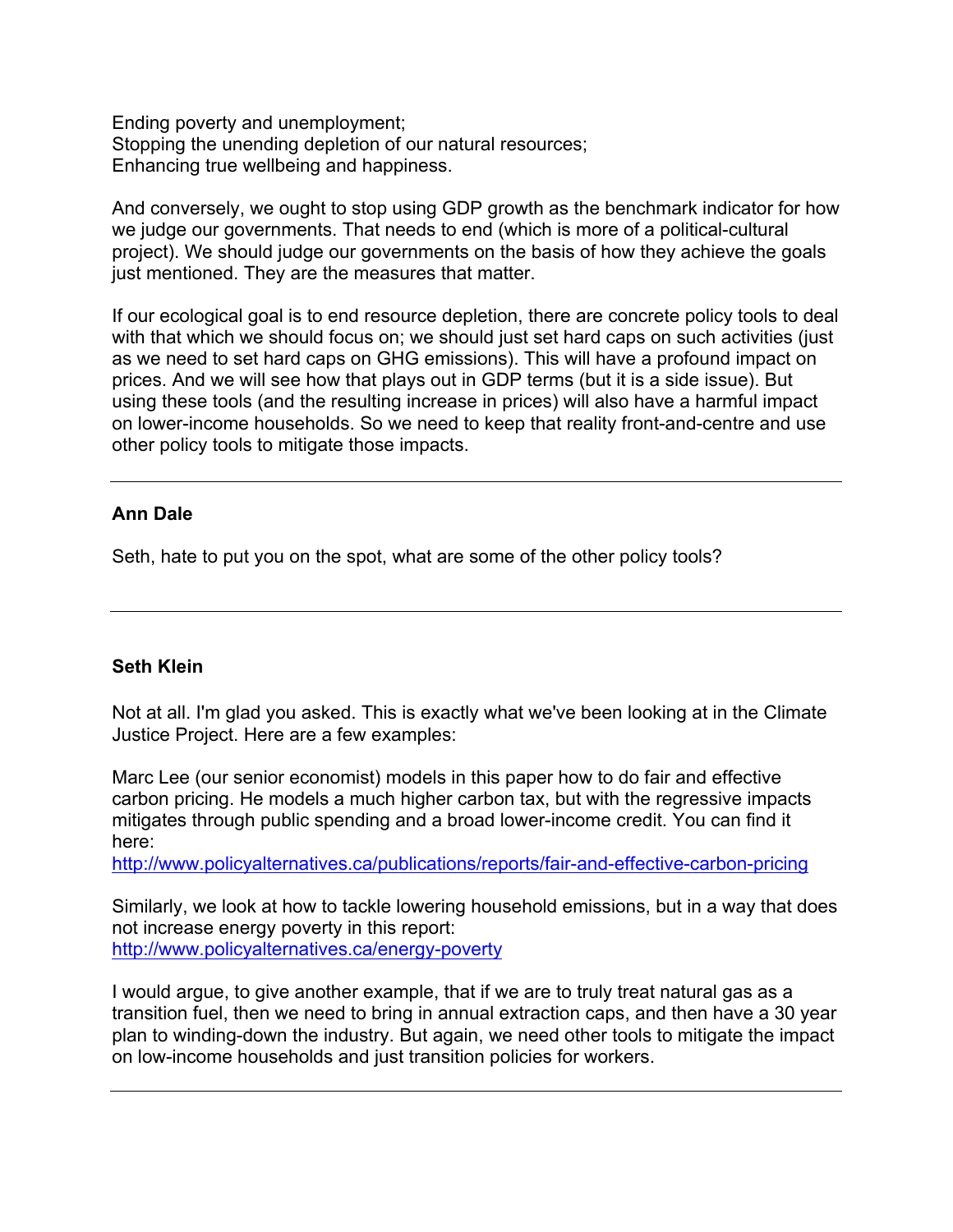### **Sonia Snovkovic**

Growth is the change in income (GDP or GNP/capita), i.e. production over time. Development includes income, but adds longevity (life expectancy) and education - I am talking about the Human development index here. Lately, that is adjusted by income inequality as well.

Progress to me is not regressing in the human condition (wide sense), plus improving the human condition -including knowledge and general awareness of the world around us.

### **Ann Dale**

Sonja, interesting discriminations, thank you. So, divorce is good for GDP, people have to pay lawyers, have two places and so forth, climate change is also good for GDP, people have to buy more air conditioners (per.com MacNeill). Development includes the concept of social justice, or something I am still struggling to understand, Soja's concept of spatial justice. Perhaps it is the difference on emphasis between 'being' and 'becoming'.

### **Seth Klein**

I'm sure we would all agree that GDP is an imperfect indicator (with some perverse elements as noted). That said (and just to play devil's advocate a bit), it does serve as a useful proxy for our collective income as a society. Our ability to carry debt as a society is best represented by the debt-to-GDP ratio (if GDP stops growing, it becomes increasingly hard for government to invest in needed new infrastructure). Government revenues (on which we all depend for public services) tends to increase in tandem with GDP growth. And unemployment and poverty rates tend to track GDP trends in our society (although not always).

I note all this just to emphasize my earlier point, namely, that what we ought really to be focused on is stemming the growth in material/resource use, but not necessarily income/GDP growth. And additionally, that we need (via significant increases in upperincome tax rates) to be shifting the distribution of income from the wealthy to the poor and unemployed, and from unnecessary consumption to needed government spending on our shared public services and green infrastructure.

### **Sarah Burch**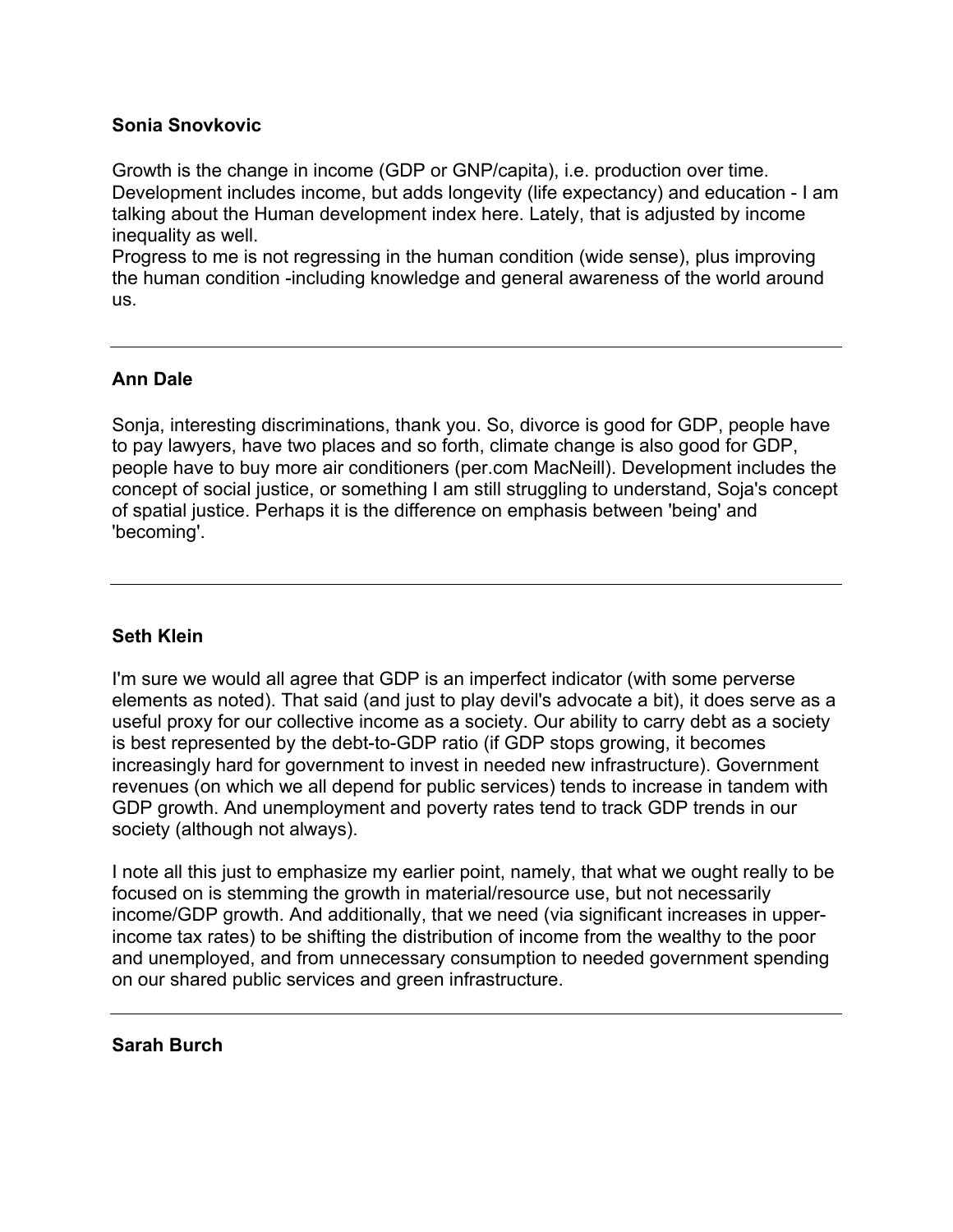Just a comment on cross-cultural differences in notions of development - having just returned from England, I gained a new appreciation for what I think is the English preference (long nurtured and pursued) for pastoral scenes. 'Wilderness' is best if cleaned up, made accessible and gentle, symbolic of broader mastery over the whims of nature. Canada seems to have a much greater level of comfort with wilderness, growing I presume out of a frontier mentality. This isn't a value judgment of either approach - just interesting that notions of development may collide even in the industrialized West.

#### **Peter Brown**

Hi everyone:

Please excuse this "commercial" message. Please take a look at our website and help bring degrowth ideas to the desert that is North America. Just put montreal.degrowth.org into google

Please publicize widely.

#### **Frances Westley**

Or the sum total of all the development means that the earth support system is exhausted. I think we need innovation on all fronts and we need governments to regulate so that it is economically viable for corporations to invest in sustainability innovation. We need government to innovate so that it can take more risks with new ways of doing things. We need the not for profit sector to continue to pressure government to regulate and innovate and to keep an alternate dialogue alive...one that stresses well being and happiness as targets as important as economic growth.

#### **Yuill Herbert**

One of the big questions or debates in the ecological economics field is whether humans can innovate their way around ecological limits. Do you think innovation has its limits or no?

#### **Frances Westley**

I think we can innovate our way in wonderful ways. But there are limits that are inherent in the current institutions that govern our economy, motivates our corporations and shapes our cultures. Only a few will choose voluntary simplicity in my view, but many will accept it if our institutions create the conditions. Yes, important innovations can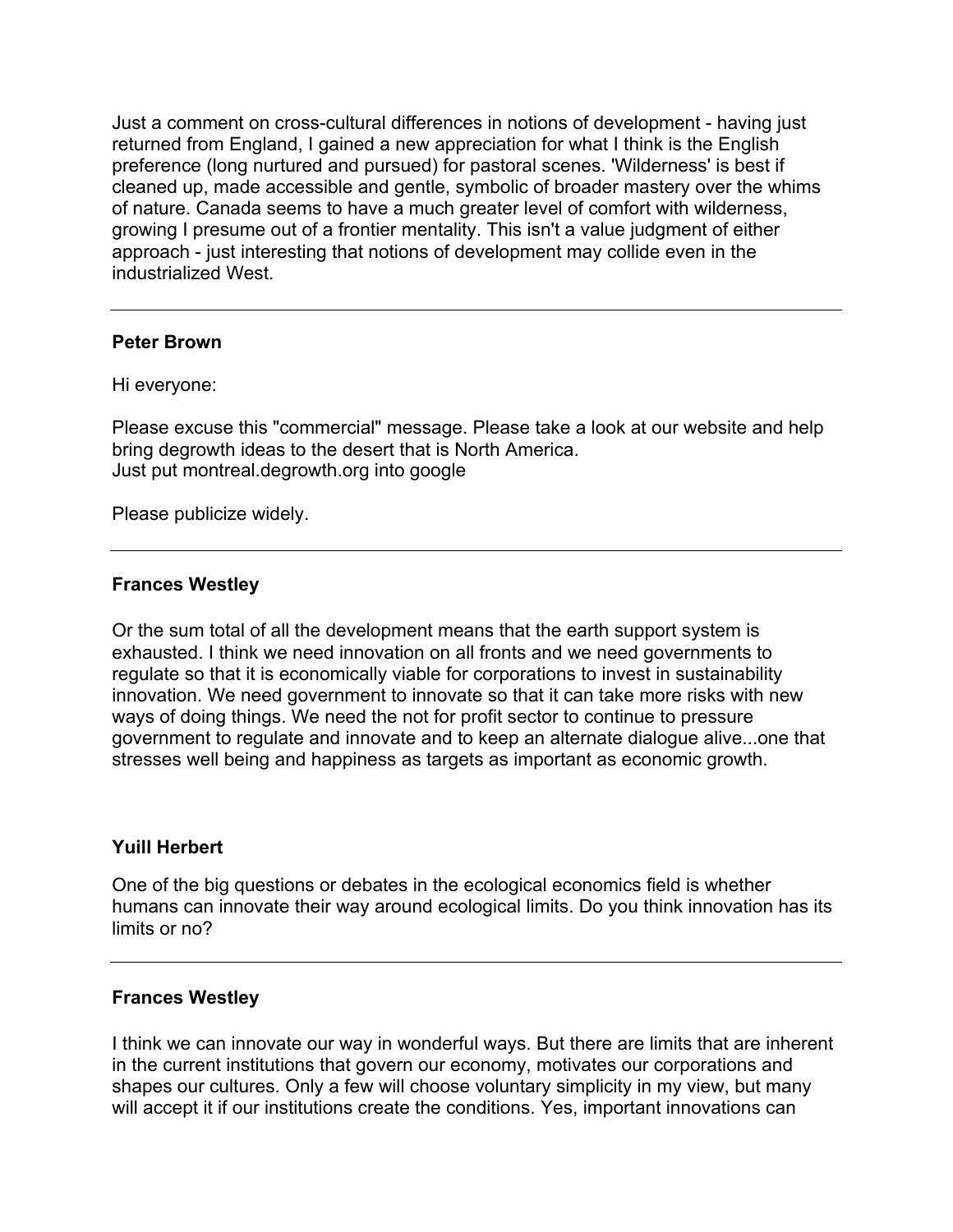begin at local levels, with communities and inspired programs, but we also have to link these with opportunities at institutional levels, to great the broad system change that will make these changes "part of the water supply".

## **Yuill Herbert**

I've been trying to reformulate innovation around social, economic and cultural innovation as opposed to technological innovation. It feels like the only socio-economic sphere in which our society can be truly creative right now is in technology (ipods to space travel) but there is little freedom to discuss let alone try different economic theories or mechanisms of organising that are non-hierarchical, or.... these experiments exist but all very much in the margins and are disregarded - I think the correct word is a hegemony?

In some senses the degrowth movement is a provocation. The danger is that it will be dismissed or marginalised. The opportunity is that it might frame a larger discussion about what the goals of society really are.

### **Peter Brown**

Degrowth is not just about moving away from GDP, but from a form of life that is frantic and fraught with tension. shorter work days, fewer children, less control of the Earth. What in my WATER ETHICS book I call compassionate retreat.

### **Sarah Burch**

In "Stone Age Economics," economist Marshall Sahlins offers a useful counterpoint to the prevailing view that humanity, through modernization and industrialization, evolved from an existence that was, in the words of Thomas Hobbes "solitary, poor, nasty, brutish and short." Sahlins presents hunter-gatherer groups as the original affluent society, and offers evidence for this claim by examining both the lifestyles of the member of such groups, and common meanings of the concepts of scarcity and poverty. Scarcity, to Sahlins, is merely a relationship between means and ends, while poverty is a social status rather than an absolute and objectively defined state. In contrast with modern culture, which has created the concept of infinite needs, huntergatherer societies define material needs (based on the requirement of portability) that are well within the capabilities of the technology and time available to them. In this way, these societies were able achieve a kind of material plenty, adequate health and relatively abundant leisure time. In fact, Sahlins asserts that malnutrition and starvation are far more rampant in today's society of technological and material excess than they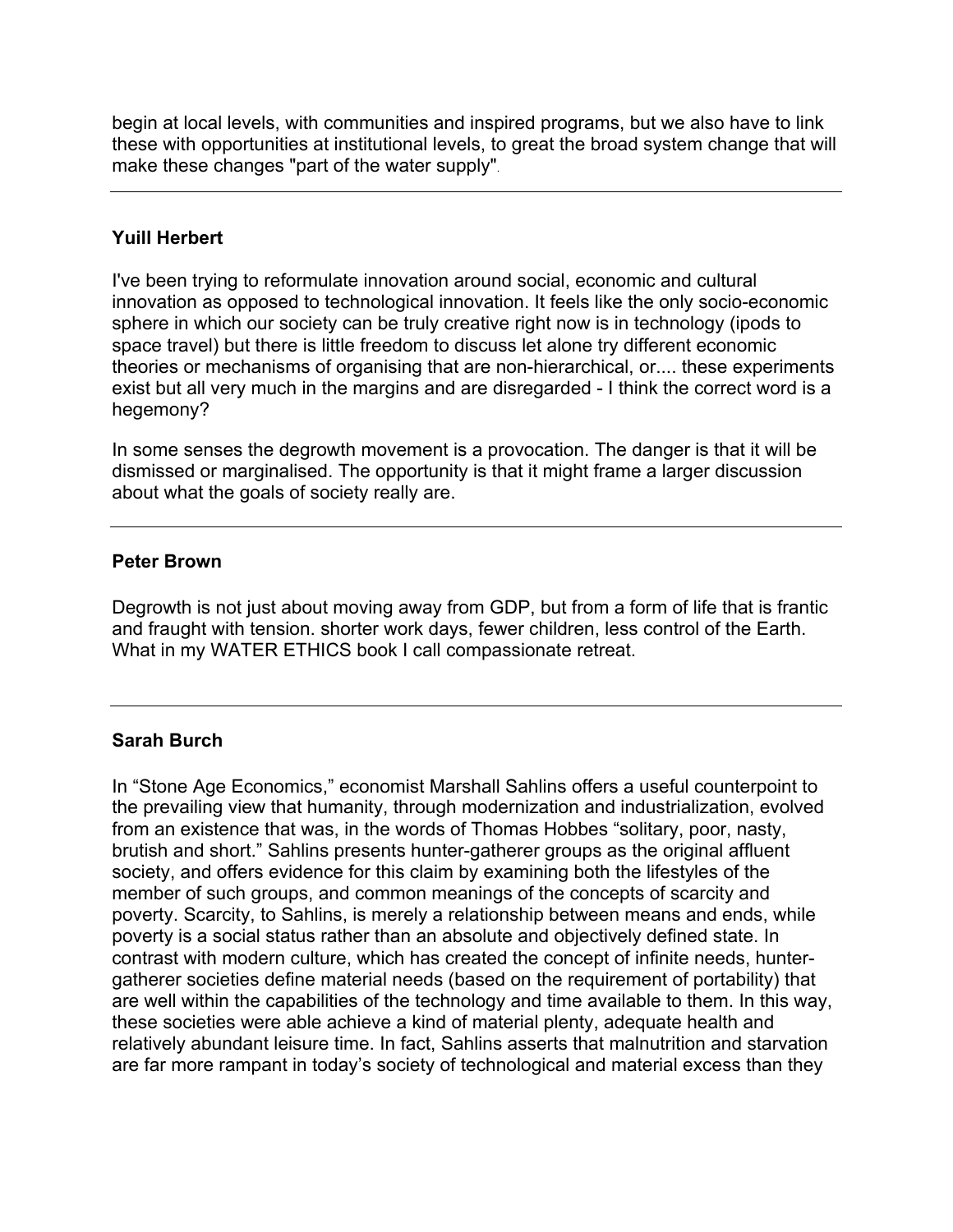ever were in hunter-gatherer communities.

#### **Peter Brown**

On Sahlins --yes this spot on----universal scarcity is a stipulation of the mad people in econ.

#### **Mark Burch**

At the risk of departing somewhat from a fascinating discussion of economics, I must say something about my principle passion which is voluntary simplicity. But in a broader sense, the psycho-social dimension of our sustainability challenges. I'm impressed with the miracles of technology and appreciate, if often I don't fully understand, the machinations of economics. But it has always seemed to me that both of these serve our worldview, our narrative of the good life.

I think that if we invested even 10% of the resource and energy we currently do in promoting consumption, and helped ourselves fashion a culture of low consumption living, this would be an essential first step to really creating the stimulus necessary for different takes both on technology and on economics. We need a transformation of what we want, what blows our hair back, what we recognize as success and worthy of social merit. These things are built into our worldview, which currently is heavily consumerist and materialist. But many alternatives have existed in the past, and do so currently, and we are much better now at telling ourselves new stories about what matters most in life.

So I think any strategy intended to develop a more sustainable civilization must address this psycho-social-cultural dimension of our narratives of the good life. Any thoughts?

### **Dennis Foon**

I've interviewed a wide range of children and youth in numerous countries, some living in poverty, others living in comfort. No matter what their circumstances, they all shared an optimism for the future, compassion for others, a love of nature and the planet…and a desire to play. Much of my work is certainly an attempt to reflect and reinforce those qualities. But at some point, as we age, economic anxiety and other factors start working their dark magic and those essential values become subsumed by "adulthood." I believe that deep down, people mourn those qualities of childhood (even Murdoch has his Rosebud!), and under the correct conditions, they would be willing to try a nongrowth based, cooperative economic model.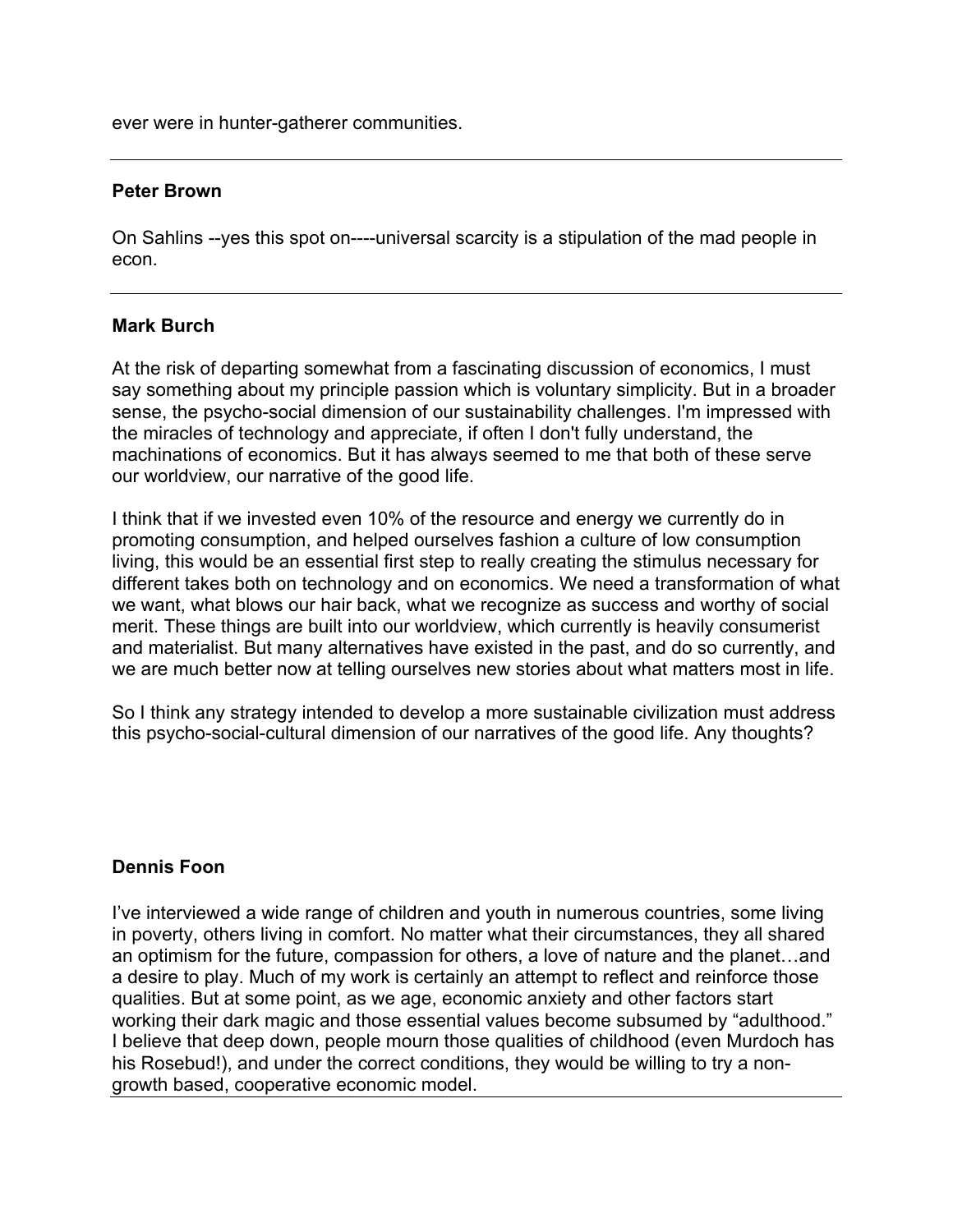## **Ann Dale**

What are the correct conditions for this to happen, my dear colleague? One of the principal ones for me, is that all museums, plays, performances should be free? We need to get back in touch with our senses, what is important to us, I blog about the meaning of 'the good society'. Peter just introduced another compelling concept, compassionate retreat:) Mark, in your response to Yuill, do we need to decouple wants and needs?

## **Dennis Foon**

When we created *Feeling Yes, Feeling No*, A Child Sexual Abuse Prevention Program, we knew that the larger problem of misogyny and victimization of children began in the family. We created the program as a series of workshops – with teachers, parents, police, and finally children – all to build awareness and to create an infrastructure of communication, goodwill, as well as a chain of command to respond to reports of abuse. At first people were very suspicious of our message (this was late 70's, early 80's) but when they realized it was a good way to keep their children safe, they bought in. This kind of small community development is one way, perhaps to think about promoting degrowth. The program, by the way, is now a very successful NFB film that's distributed world-wide, which is only to say it's become a grassroots communication/community building vehicle.

### **Sarah Burch**

"My body's nobody's body but mine!" I'm a beneficiary of that campaign... I still find myself humming that song. : )

### **Dennis Foon**

Mark, with respect to voluntary simplicity, I'm in your corner with this. Much of my writing (both for adults and children) focuses on the family, because I believe that unit is a microcosm of society. If you want to implement change, start small.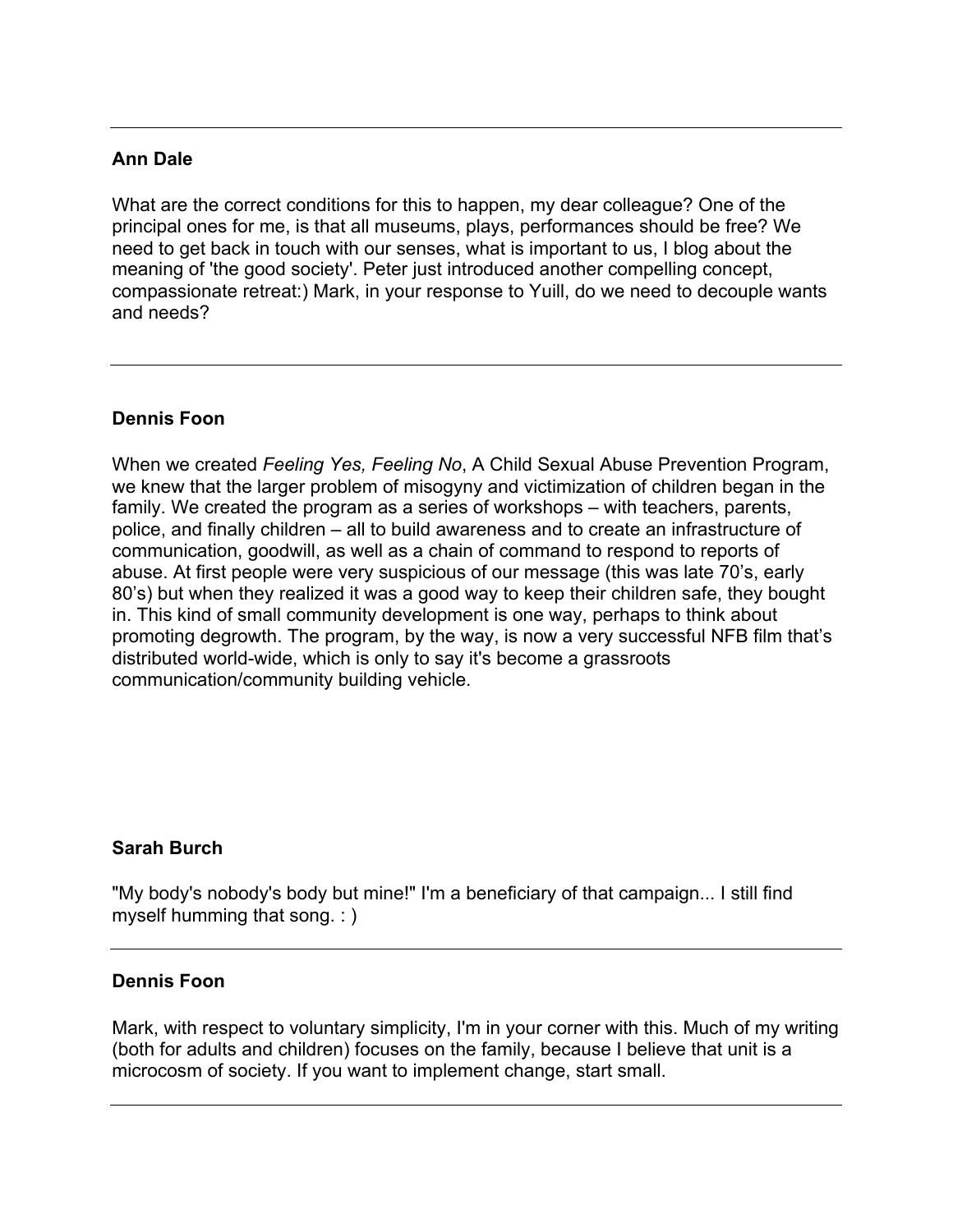## **Yuill Herbert**

It would be really interesting to hear how economists explain voluntary simplicity. I'm guessing it goes against most economy theory...? It what you are talking about our cultural worldview? Is growth and the desire for more a fundamental element of the dominant culture in Canada? I think that growth is irrelevant for most people, who want a good job and a happy life- farmers are a good example of that- they are generally not about accumulating, rather about making do.

### **Mark Burch**

People living in Canada are just as materialist and consumerist in their orientation to life as anyone else. We are very much influenced as well by American media that strongly shape attitudes in that direction.

But I also find in workshops I offer and class discussions, that people can still access a personal, immediate awareness of what contributes most to a good life: (a) healthy relationships with family and community; (b) adequate leisure time and access to leisure "resources" such as clean water, wild spaces, etc.; (c) good work, which isn't defined by income but rather by the quality of the work experience and the sense that they are making a constructive contribution of something useful to society. Compared to these values, growth in income is what people settle for when they can't get what really makes for a good life.

### **Ann Dale**

Sarah, can you talk a little about changing development pathways, first explaining what you mean by this? Dennis, do you have a place to go to 'see' more about my body is mine?

#### **Sarah Burch**

Absolutely, Ann.

The idea of transformative change grabs me because I'm seeing plenty of discussion about action on climate change – action plans, strategies, and initiatives abound. While this might be considered an improvement over blatant denial that a problem exists, I'm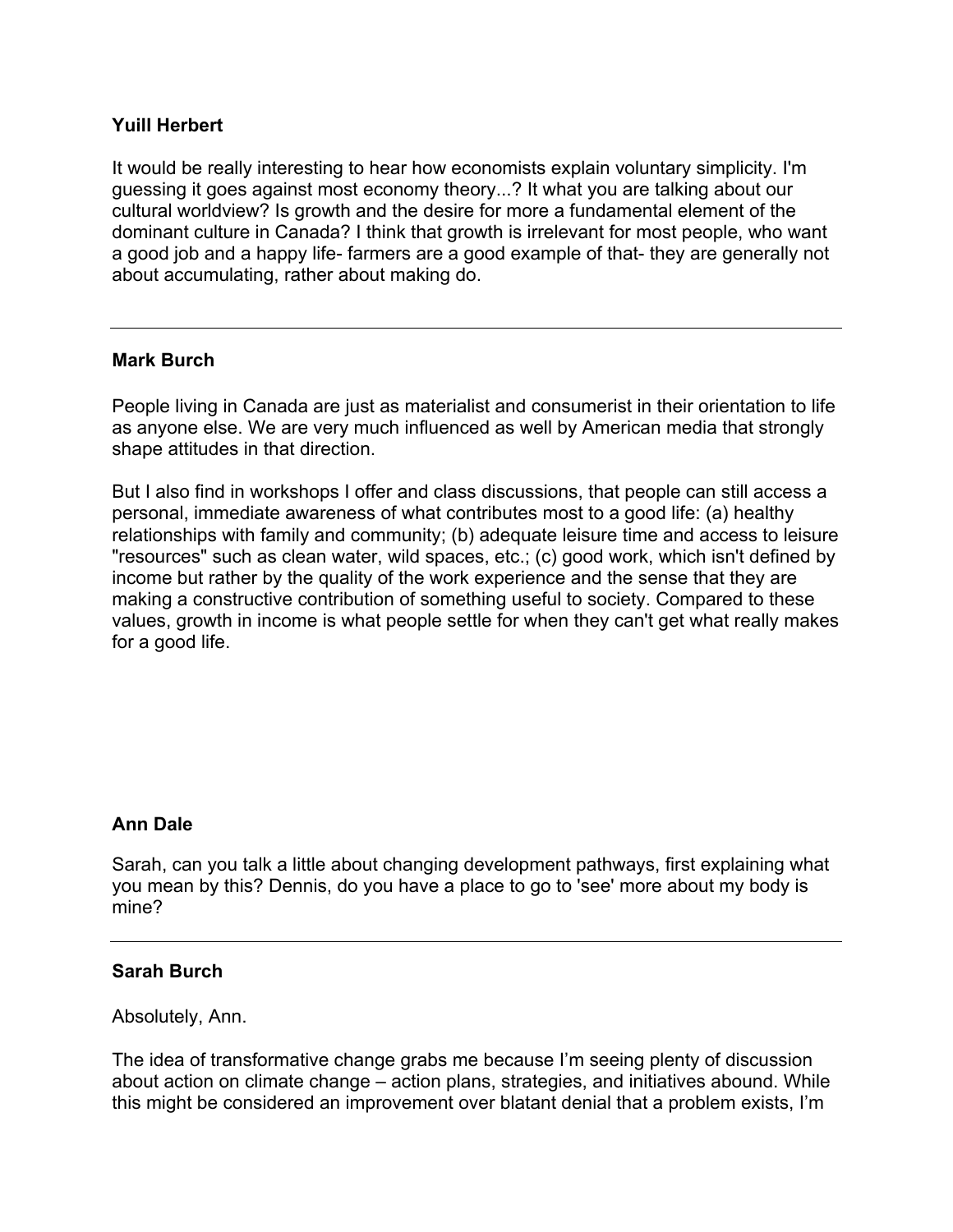curious about what potential these plans actually have to do more than tinker around the edges – i.e. Will any of them get us anywhere near the targets of 33% reductions in GHGs by 2020 and 80% by 2050.

These kind of reductions imply a transformation of the current energy system, and of modes of production/consumption. But I wonder what this looks like? Colleagues of mine would argue that a carbon neutral world would look exactly the same, but when we flick the light switch energy powered by solar would be flowing rather than electricity from coal. I'm not convinced. I think that our communities and values are also in need of a transformation of the goal of carbon neutrality (to say nothing of other goals – such as greater equality, better education for all, enhanced biodiversity etc).

But how to get there? I've come to appreciate the overwhelming forces of inertia in the system. Technologies are not independent beasts, but bound up in rules, organizations, values, habits etc. Out of this has emerged the idea of the development path.

In the 2007 assessment report of the Intergovernmental Panel on Climate Change we defined a development path as "complex arrays of technological, economic, social, institutional, cultural and biophysical characteristics that determine the interactions between human and natural systems, including consumption and production patterns in all countries, over time at a particular scale."

**Dennis Foon** http://www.nfb.ca/film/feeling\_yes\_feeling\_no/

### **Peter Brown**

I agree with Frances about the limits of innovation. Jevon's paradox is always in the shadow of technical innovation. Shale gas is not likely to reduce energy consumption, but to lower the price of coal due to less demand and thus increase emissions- government control is essential--but nothing is discussed at the fed level here or in the US.

#### **Ann Dale**

My dear colleague, how do we begin this discussion then?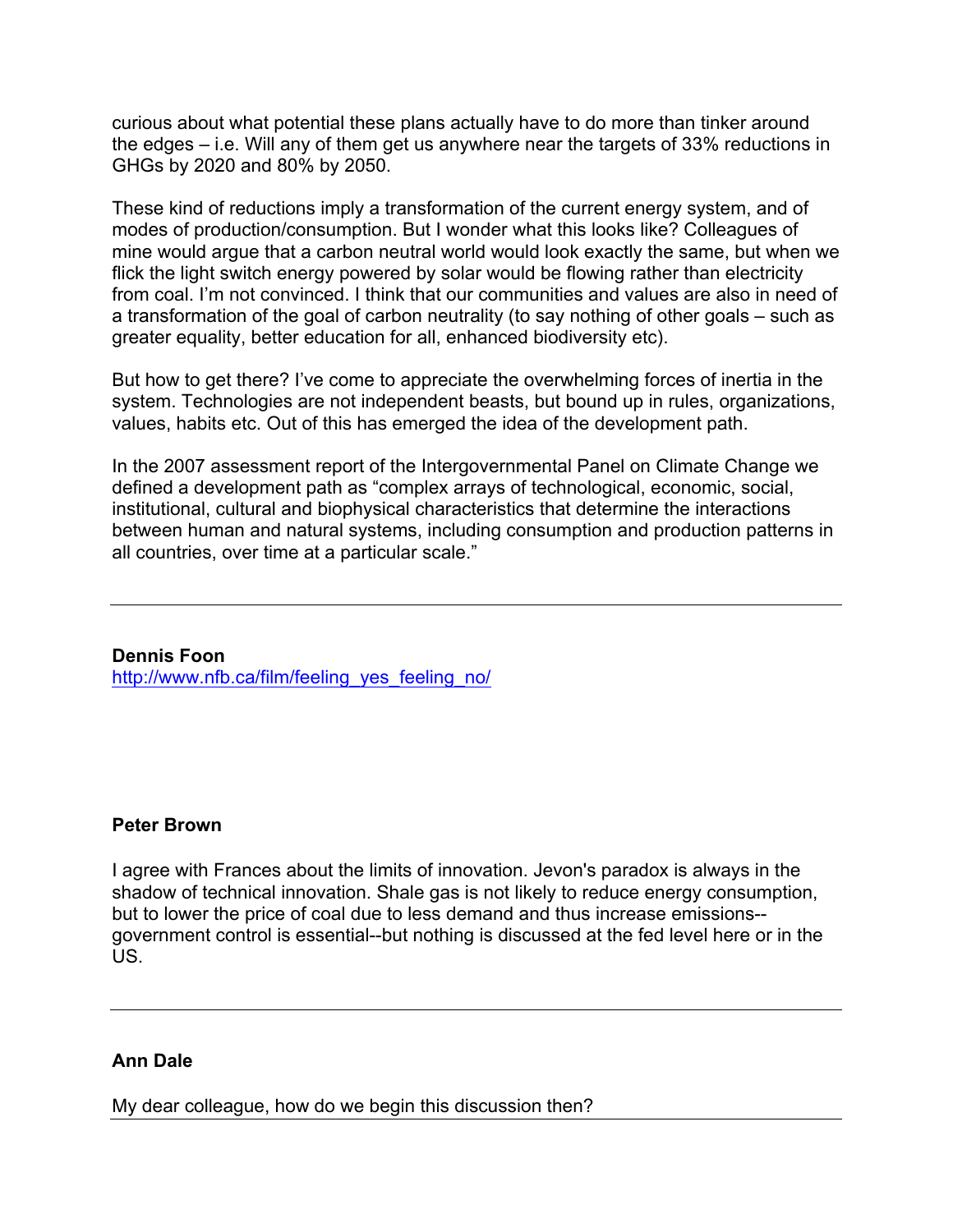#### **Seth Klein**

I agree very much with Peter's point about the Jevon's Paradox. That's why I contend we need to put hard caps on that which we are trying to limit (GHGs and resource depletion and waste). In the absence of that, efficiency gains in one area will just lead to more consumption somewhere else.

#### **Peter Brown**

Yes, what is getting under way now is an acceleration in the race to the precipice.

#### **Sarah Burch**

I agree, Seth - this seems to be the result of a total lack of systems thinking, and appreciation of cascading effects.

#### **Peter Brown**

But the model underlying econ and finance is Newtonian, not Prigogine. i just read lots of Beinhocker's ORIGIN OF WEALTH--a nominal complexity evolutionary economy book; but he seems to miss the main message of thermodynamics that there are limits to Earth's life support capacity.

#### **Mark Burch**

I too have noticed some Newtonian references in our conversation. When I'm feeling hopeless I just remember that society is not the Titanic---a massive physical bulk that makes its way by sheer force of momentum. We are rather more like a flock of birds, or a school of fish, and we can change direction on a dime if we have a good reason to do so. Witness the Arab Spring...

#### **Sarah Burch**

Further - the reason I'm keen on finding levers that trigger a shift in the development path as a whole, not simply one technology, one sector, one geographic area etc. But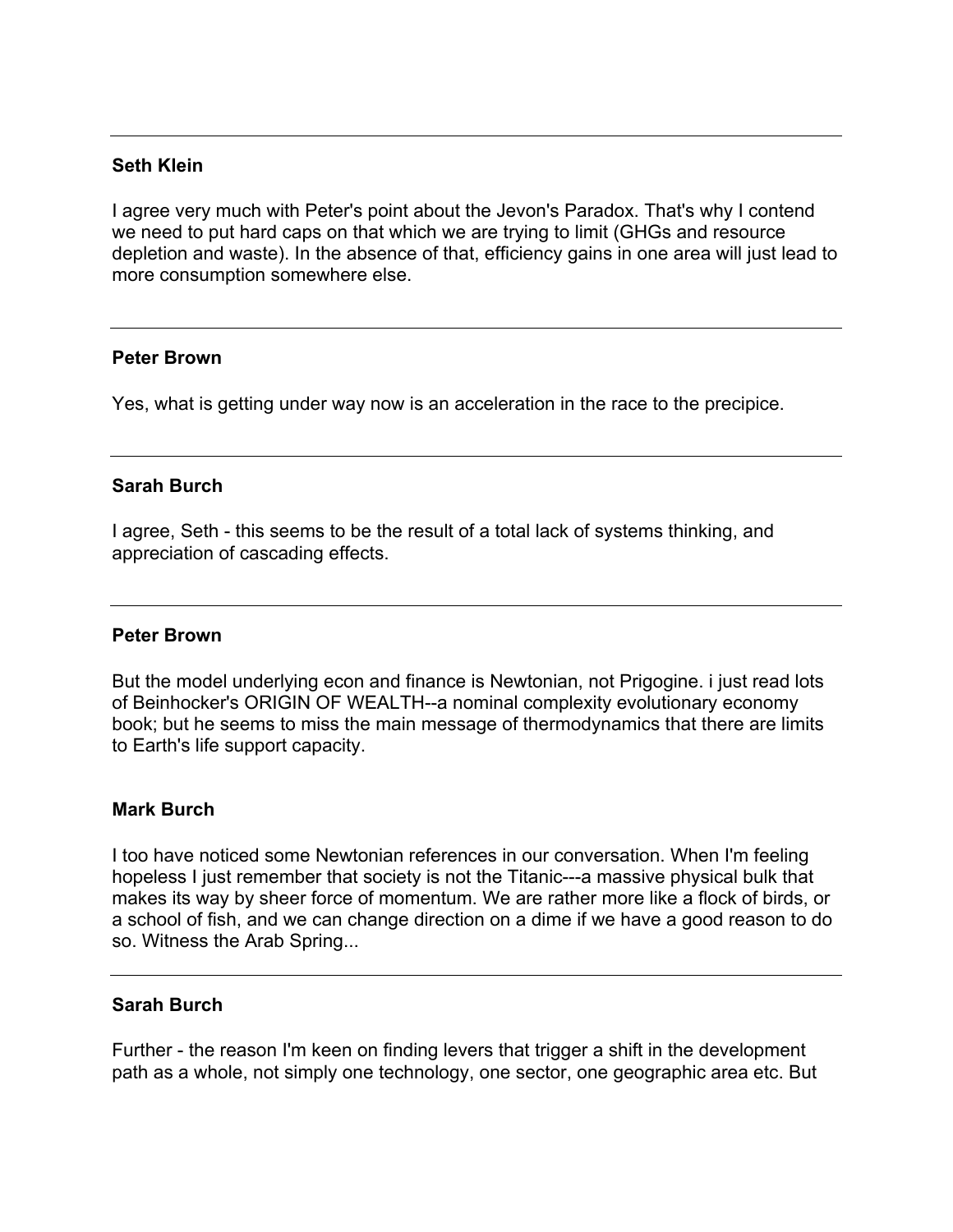this requires coherent policies that consider synergies/tradeoffs etc.

### **Yuill Herbert**

Interesting concept. Is a development pathway something that is occurring and to reduce GHG emissions we need to alter that pathway? Or is a development pathway a means to avoid the inertia of the status quo?

### **Sarah Burch**

In my view we're always on a development path of some kind - and the path itself (or various aspects of it) is imbued with inertia. This could be a low emissions path or a high emissions one.

## **Rebecca Foon**

We recently organized an e-Dialogue on Sustainable Cities. A major barrier identified by municipalities (with regards to moving the sustainable agenda forward) is process inertia and the need for integrated planning and decision making. Breaking down silos...and getting people talking. Hence, the importance of diverse dialogue, fostering creativity, creating collective solutions...like what we are doing today...

## **Ann Dale**

Ah, the notions of limits, Peter, I would love to hear Mark's take on why we deny limits, biophysical, economically and socially, and why we think we will all die in our sleep when we are 86? I am being too intrusive as a moderator:) And with respect to what Sarah and Yuill just discussed, development is part of the human condition, no?

### **Dennis Foon**

Another thought about cooperation. There was study done some years ago where they tried to determine how to get young people past prejudice. By far, the most effective technique was to just give a diverse group a physical problem to solve together. In building the structure together, they began to also build bonds. That physicalization and cooperation was far more effective than any amount of lectures, punishments or lessons in history.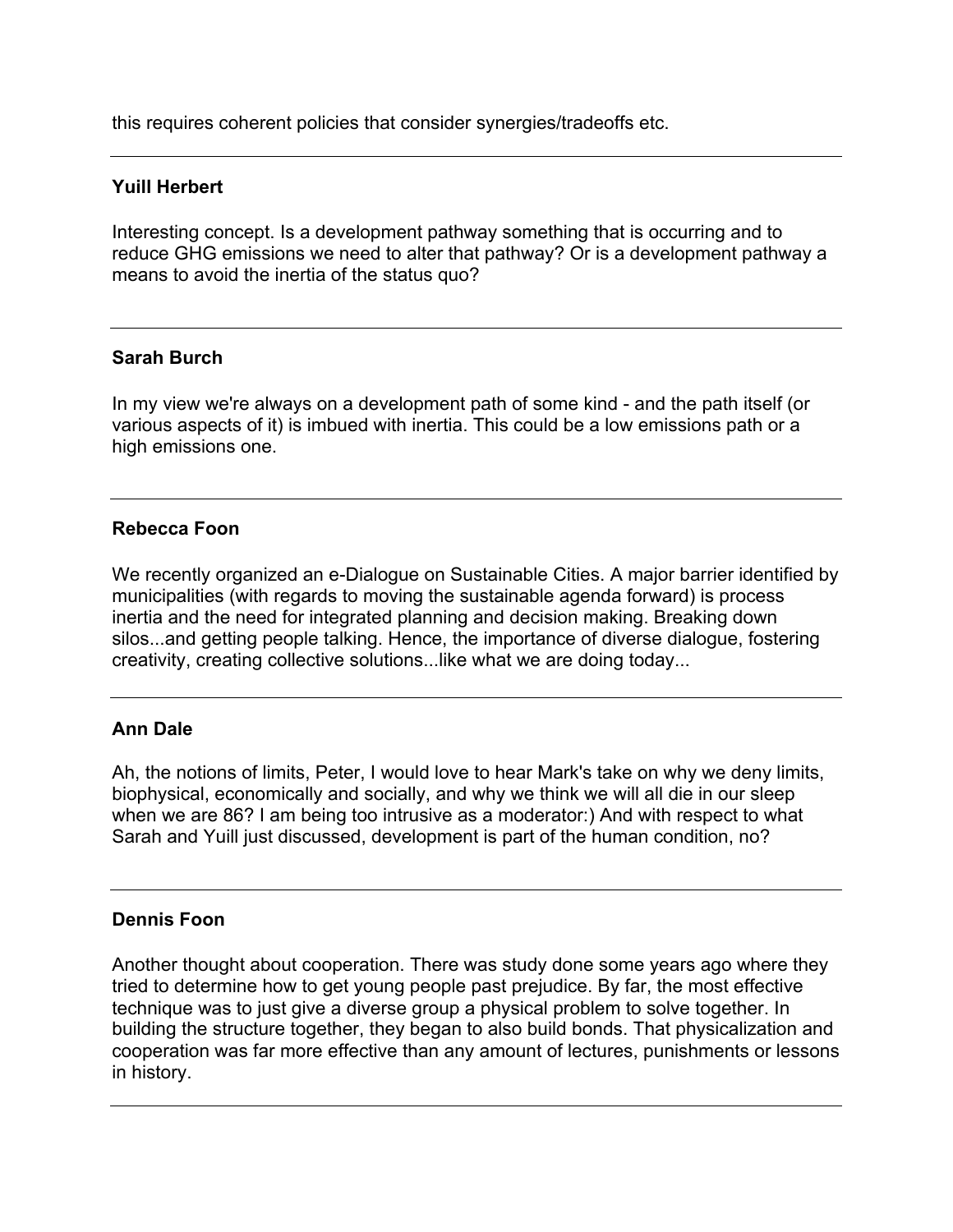### **Yuill Herbert**

Very interesting. I have been focused on the model of economic cooperatives as a potential structure to address environmental limits but if they can also address social challenges- I wonder if anyone has studied this...?

#### **March Burch**

It can be fun though to put Jevon's paradox in cultural context. I think the paradox holds only for a society in which the narrative of the good life is that of consumption. A person living in such a culture can't imagine any else to do with the savings from efficiencies or conservation except to go shopping for something else. What if we used innovation differently? What if we said savings from conservation can be used to purchase more leisure to learn a language, meditate, make love, hang out with the kids pushing clouds through the sky? Then Jevon's paradox would break down because savings from efficiency/conservation would be converted into time, not more consumption.

#### **Peter Brown**

Agree wholeheartedly.

#### **Rebecca Foon**

Fantastic, thus creating a major societal shift in values. Veering us away from deep embedded feelings of social competition for material wealth, greed, etc. A shift in values towards peace, well-being, health and community building (values that are not rooted in unsustainable modes of production and consumption) need to come from- or be inspired - by alternative models that embrace diversity, culture, art, community, humanity...

### **Seth Klein**

I think the project before us is both a cultural and a policy one. I agree that, at a cultural level, we are fundamentally asking people to re-imagine what they understand the good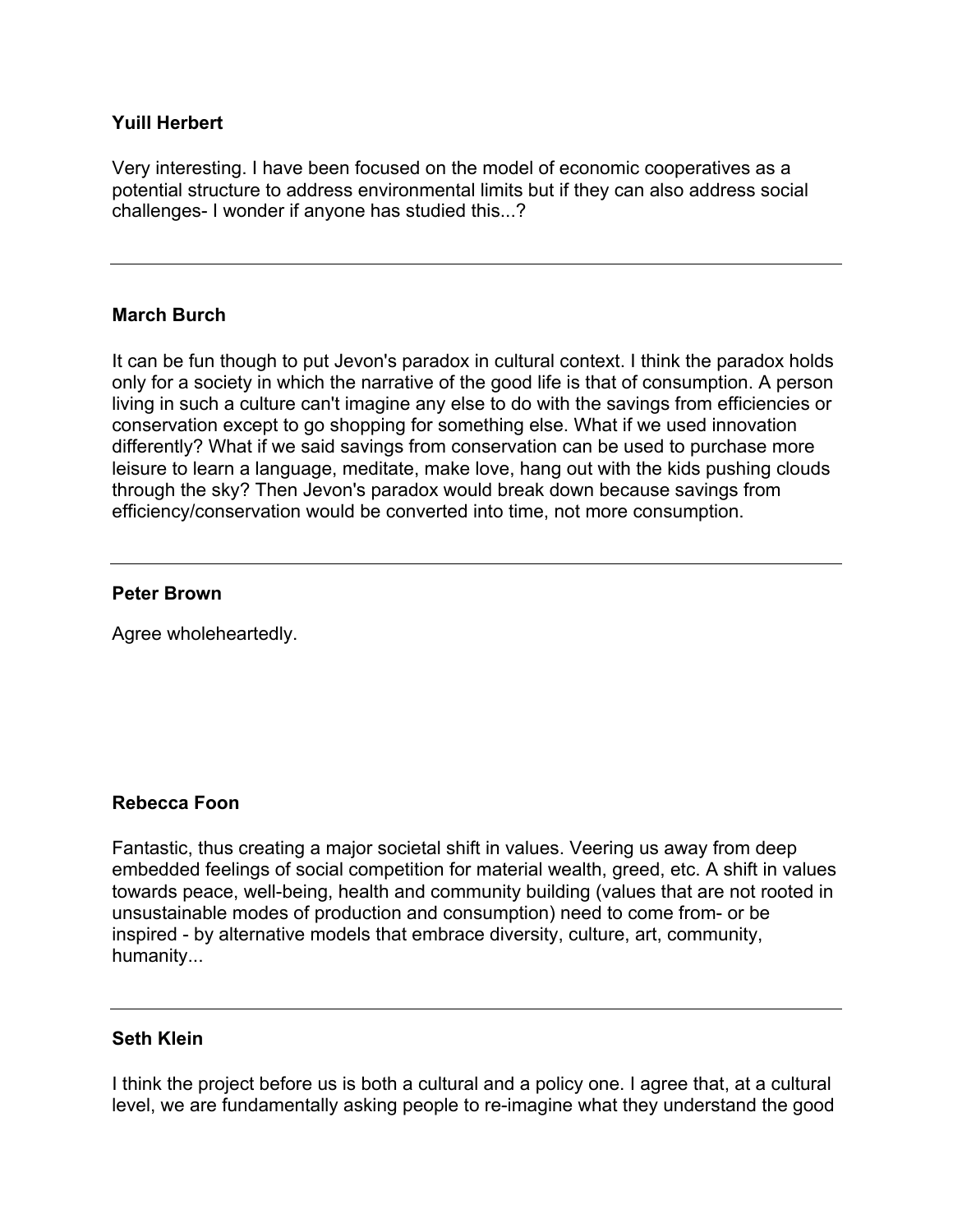life to be (away from one based on the accumulation of more stuff, a bigger house, more cars, more travel, etc.).

We are asking people to abandon 50 years of advertizing bombardment telling us what to desire.

But we also need policy (including hard caps on emissions and redistribution of income). Because until that cultural shift occurs, even giving people more time will not reduce consumption (I find, for example, I do most of my consumption on the weekends).

### **Sarah Burch**

I absolutely agree, Seth. While I do hold a fundamental faith in the power of the individual to trigger change, innovate, demonstrate compassion etc I also feel that the 'school of fish' has some pretty base inclinations... and guidance in a structural sense is required if we are to accelerate a transition.

#### **Mark Burch**

I would never pose cultural transformation and policy development as in any way mutually exclusive. I think we need both. I just see policy as evolving from our worldview, even though it can certainly also exert a formative influence on worldviews.

#### **Peter Brown**

Yes, look at the French degrowth literature LaTouche for example.

#### **Seth Klein**

BTW, this is my first time participating in an e-dialogue. It's exhausting!

### **Yuill Herbert**

It keeps you on your toes, no?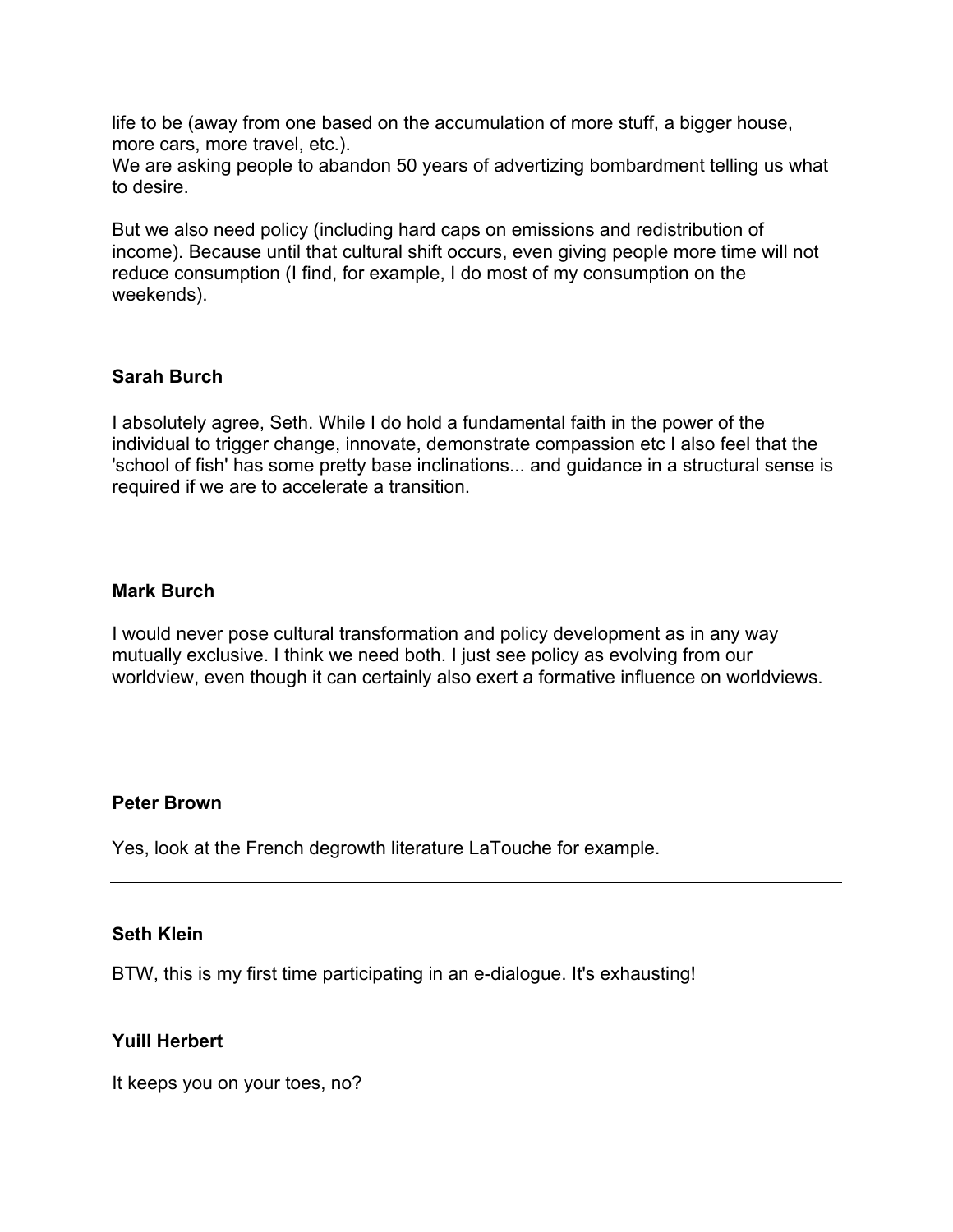## **Ann Dale**

Seth, if you find it exhausting, try to moderate:) I think this is probably our fastest dialogue yet, you guys are all brilliant, and perhaps it is a function of your diversity, this is the most diverse panel I have moderated thanks to working with the wonderful people I am privileged to work with, Sarah Burch, Rebecca Foon, Yuill Herbert and Rob Newell. I would like to add that in addition to being an urban planner, Rebecca is a wonderful rock cellist and Dennis Foon is her father. And Sarah's father is Mark Burch, maybe their relationships have contributed to the quality of this conversation, with some already established trust, Rebecca, we haven't hear from you?

Let's move to our third question, given the time, and my apologies to the e-audience, normally we take questions, but this is moving so fast on me that this will be a variation.

Are there other viable economic models that are not based on growth?

### **Yuill Herbert**

It may be that at a micro level one of the solutions to the challenge of growth is right there under our noses- the co-operative sector which include consumer co-ops such Calgary Coop, MEC, Federated Co-op, Scotsburn Dairy and hundreds more as well as credit unions such as Vancity, Metro, Credit Union Atlantic and others. In public corporations, growth is a necessity. In co-operatives growth is a constraint on their goal of providing goods and services to their members.

Sonja- it would be very interesting to hear your thoughts on this...

### **Sonia Snovkovic**

Yuill is faster here, so he may already be typing away....

alternative systems - co-operative systems seem to offer one alternative. Not pressed by return on capital. they do grow, but slower and for a different purpose. To reach scale economies they form networks; they also use spinoffs as a model of growth (easier to preserve democratic decision making).

### **Ann Dale**

Sonja, any references for us?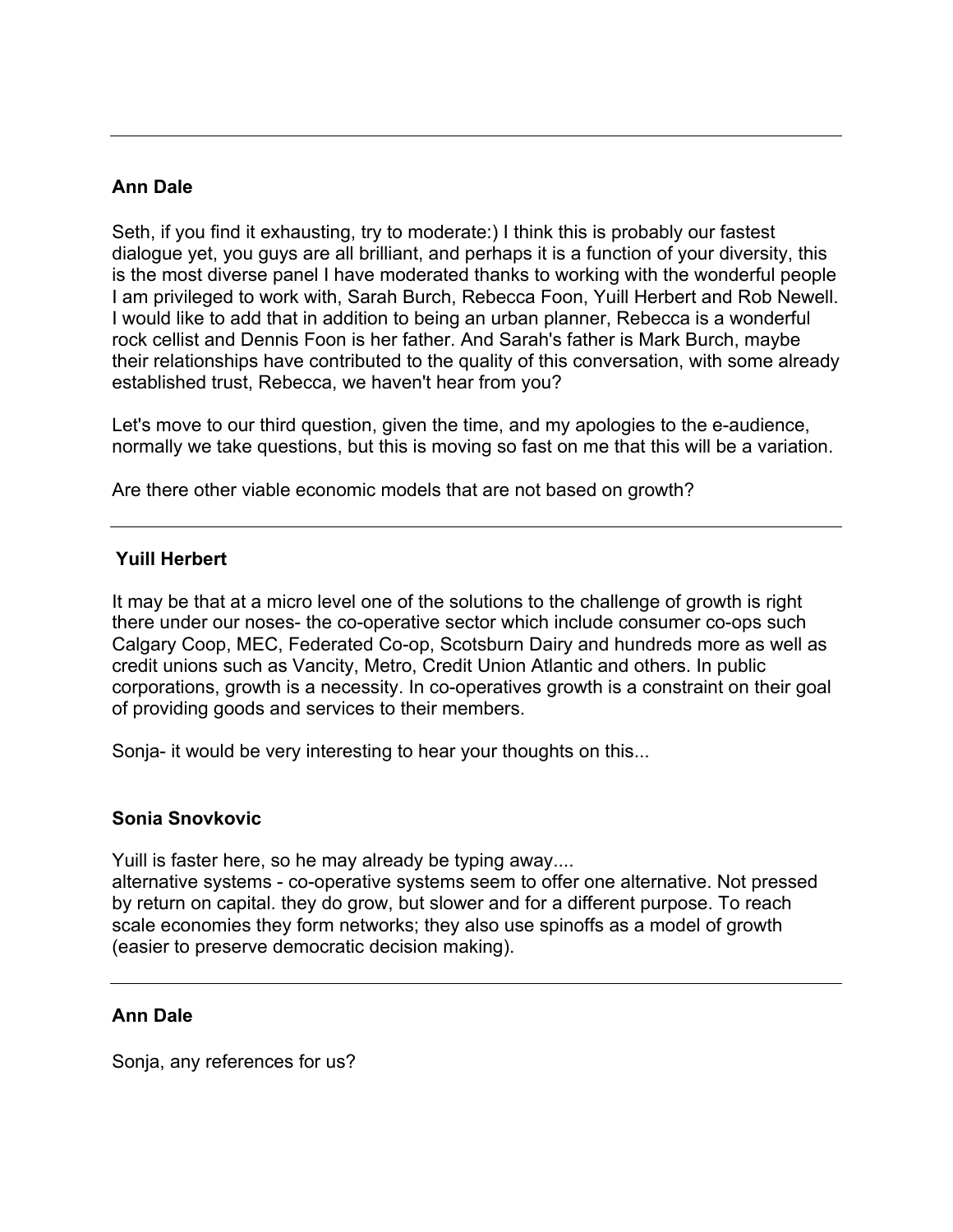### **Sonia Novkovic**

Most recent and very interesting book capital and the debt trap :Learning from cooperatives in the global crisis. Claudia Sanchez Bajo and Bruno Roelants, Palgrave

#### **Peter Brown**

Peter Victor and Tim Jackson are the best i know of----both have recent books. i am working with the Capital Institute on a report called the Third Millennium Economy report that will have five sections: 1. Limits. 2. Ethics 3 Macro models, 4. Finance and 5 Governance. hopefully, about 50 pages.

#### **Sarah Burch**

I may unfortunately have to dash in a moment to teach my class... but I wanted to draw your attention to a rather thoughtful blog post that captures some of what we've been talking about (especially wrt what we value, how the system is built etc). It's a bit of a read so perhaps is a post-dialogue thing...

http://www.dailykos.com/story/2011/10/12/1025555/-Open-Letter-to-that-53-Guy

### **Seth Klein**

On the question of a new (or reformed) economic model: The CCPA published a nice short paper back in 2002 (by Peter Victor and the late UBC economist Gideon Rosenbluth) that modeled how to end poverty and achieve full employment in a nogrowth economy. You can find it here:

http://www.policyalternatives.ca/publications/reports/saving-environment

It's somewhat technical. It's not a whole new economic model. But rather, plays with the component parts of the traditional Keynesian GDP model to show how these key goals can be achieved.

Again, the key here for this to work is a great deal of re-distribution of income. What we cannot sustain is growing inequality, with some households spending way more than they need, while others are barely making ends meet.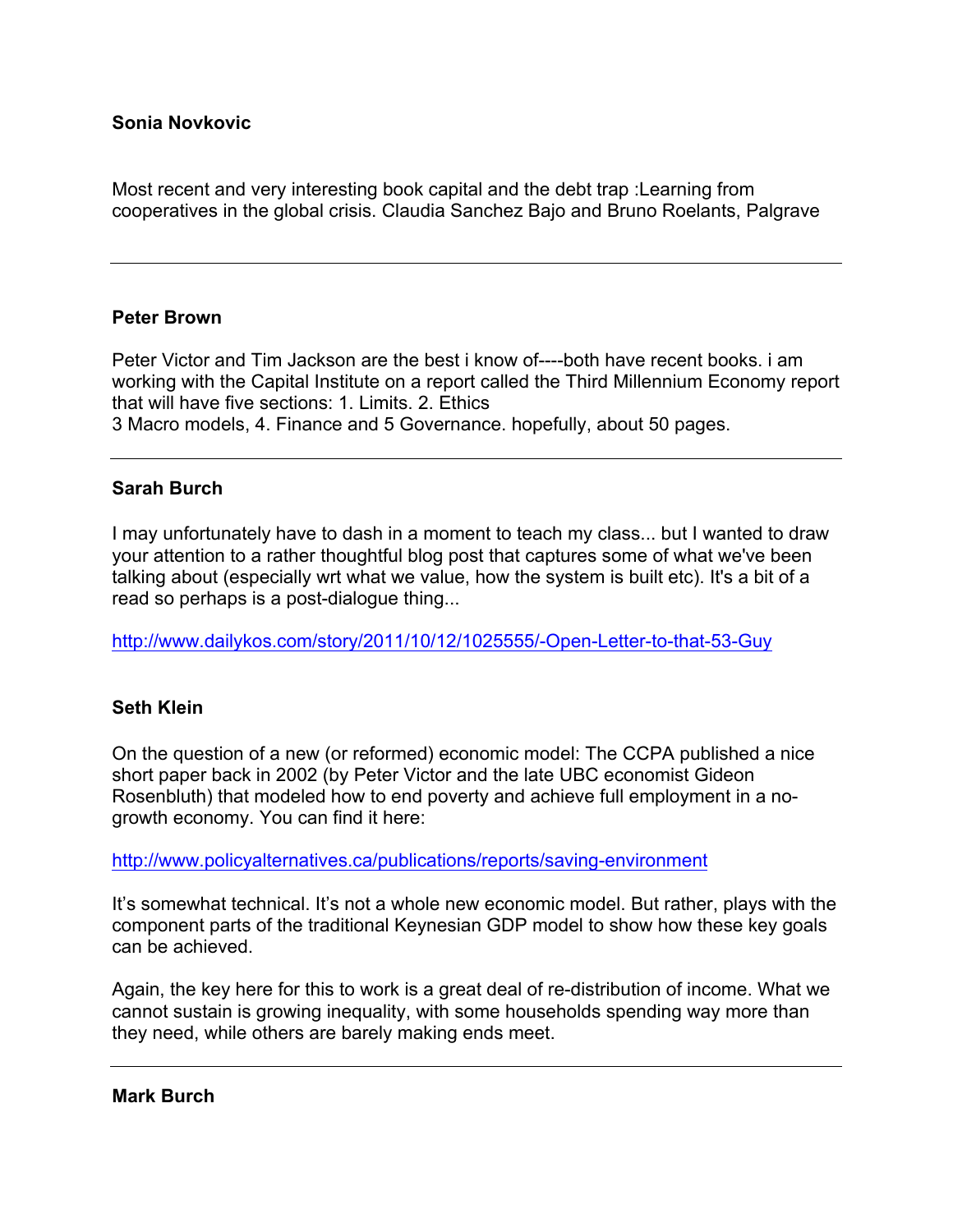Don't want to miss the boat here:

Key here is what is meant by "viable." Viable in what sense?

There are certainly historical examples, as well as contemporary anthropological cases, of economies organized to meet human needs which are not based on growth. We might even say that such systems existed even in Western societies prior to the invention of capitalism in the 16th century. But it's doubtful that many of these systems could deliver an affluent consumer lifestyle on the scale we now seem to think is necessary for a good life in North America. Come to think of it, not even growth oriented globalized capitalism is up to the task as it is demonstrably destroying the ecosphere in exchange for delivering a brief period of affluence to a minority of the world's people.

In my view the key question revolves around what an economy is for? If the goal of economic activity is to deliver a lifestyle of every increasing affluence to an ever increasing population indefinitely, no such system can remain "viable" over the long term on a planet of finite size. However, if the goal of economic activity is to provide sufficient material goods and services to sustain a fixed population in the equitable pursuit of non-material values, and especially aims to define "progress" as the ability to perform this task on an ever-diminishing resource and energy footprint, then I think it would be "viable" to sustain the human experiment for a very long time indeed.

## **Sonia Novkovic**

Another home grown model is Quebec's social economy. The idea of 'patient capital' to finance people-centered businesses (social enterprise) long term with limited return purpose is development, not quick return. RISQ is one such fund..

## **Seth Klein**

I think some of the solution lies in broadly increasing our sources of patient, local, and non profit-seeking capital (sources of investment that are not growth dependent, but still perfectly able to innovate and create employment). That may be credit unions, coops, social enterprise, crown corporations, pension funds... it takes many forms.

### **Sonia Novkovic**

That's right-and more of it is on the way. See www.cecop.coop for the book Beyond the crisis. Cooperatives, Work, Finance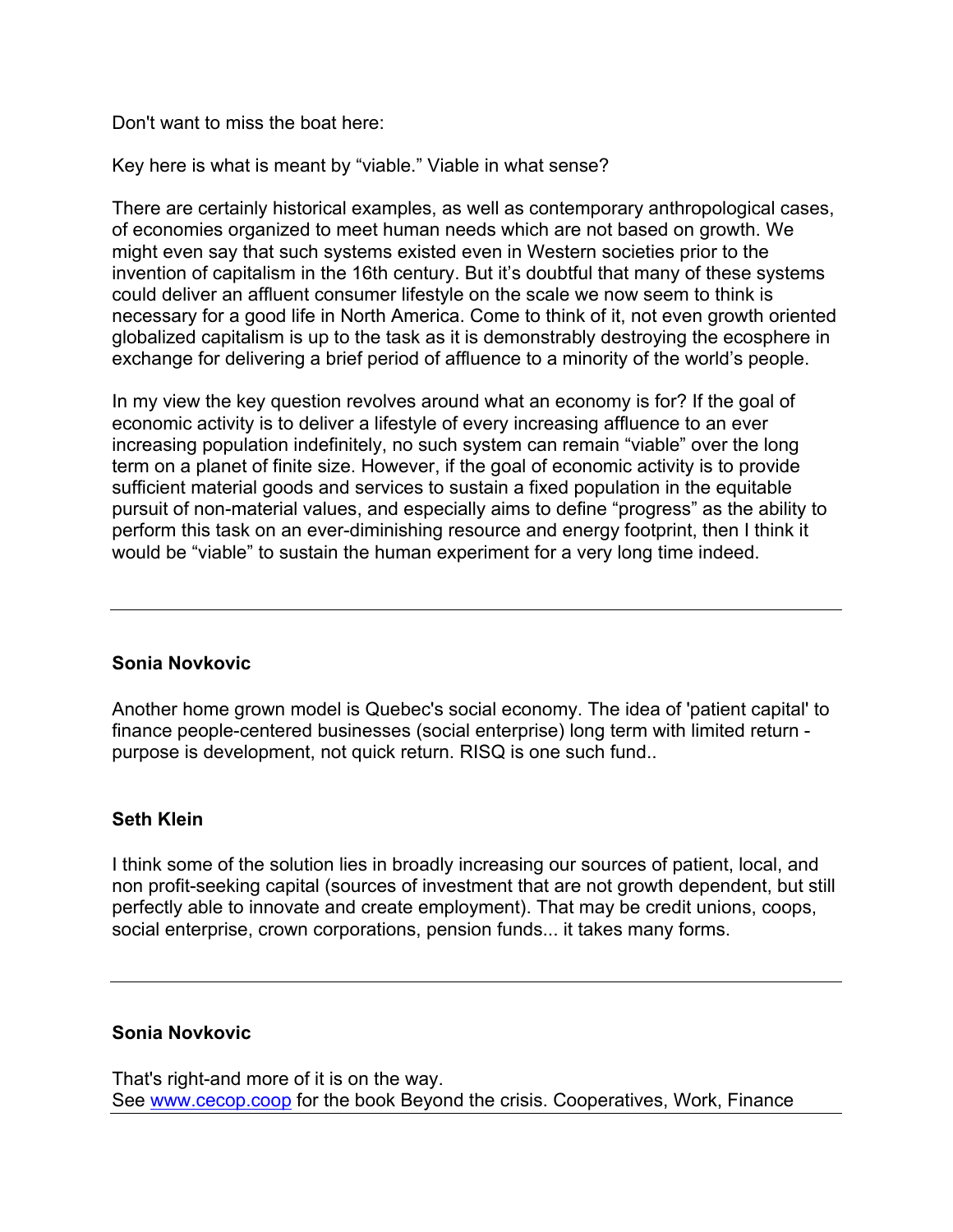#### **Peter Brown**

This has been wonderful, stimulating and it is heartening to get to know or reconnect with everyone.

#### **Ann Dale**

How to summarize such a wonderful conversation, yes, the economic system is broke on many fronts, but there are innovative ways forward, critical tipping points, but an economic system devoid of human values becomes disconnected from the public. Key messages are voluntary simplicity, social/spatial justice, grounded in the arts so we can 'see' the coming spaceship, that enhances not dampens transformative change, that decouples growth, development and psycho-social values around progress so that diverse development pathways are possible?

Any concluding comments, dear colleagues.

#### **Mark Burch**

Another interesting take on these questions is Veronika Bennholdt-Thomsen and Maria Mies book, The Subsistence Alternative, ISBN 1-85649-776-3. Develops a perspective of an economy that serves life, and more of what supports and sustains life, as contrasted with our existing economy which tends to kill and feed on death.

#### **Sarah Burch**

Thank you Ann for your skillful moderation and to the group for stimulating and thoughtful discussion. I certainly hope that the discussion continues!

#### **Mark Burch**

Thanks Ann and Rebecca and all for including me in this conversation. It was stimulating. All light...Mark Burch